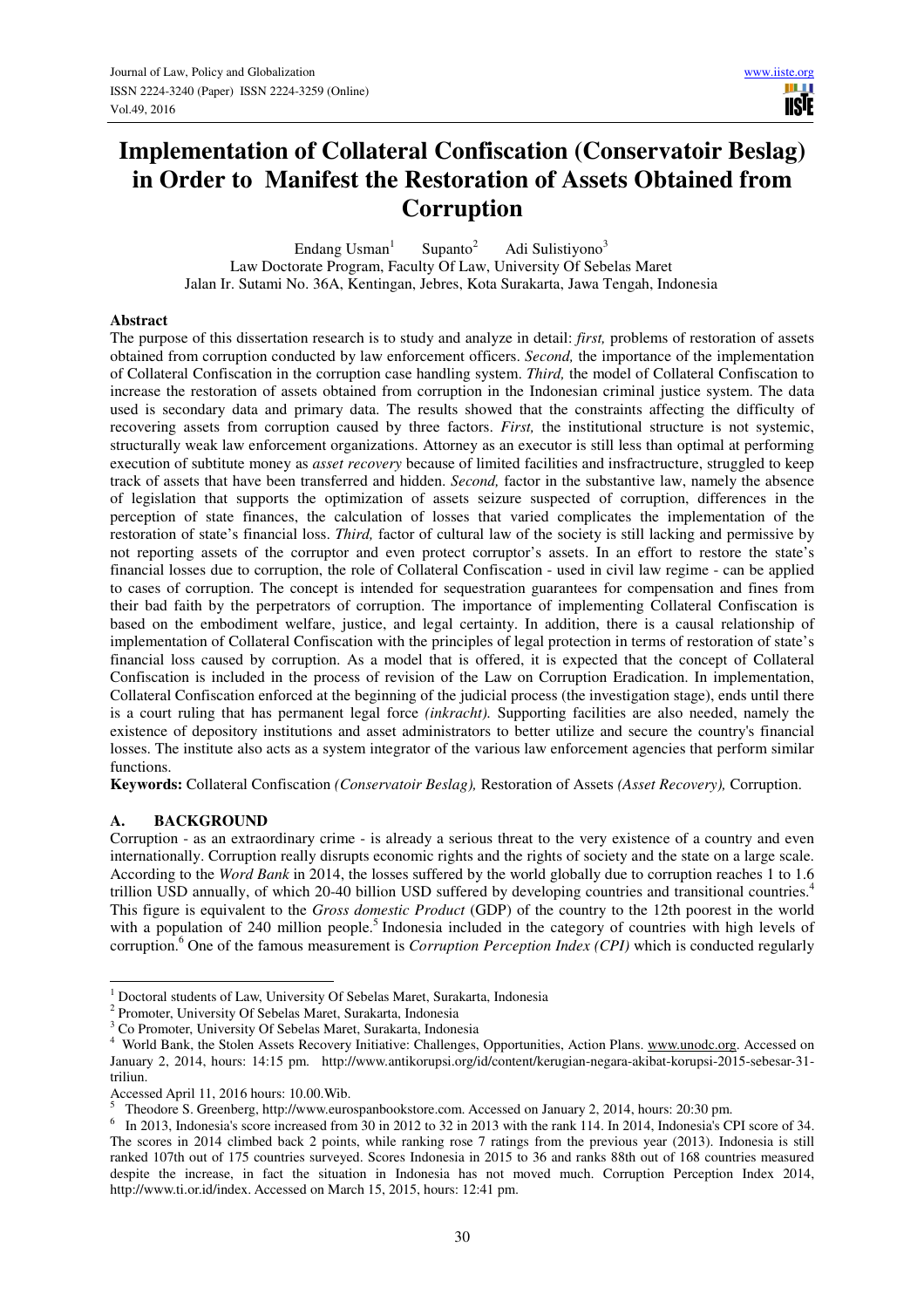$\overline{a}$ 

by *Transparency International* to some countries that were surveyed. Losses due to corruption would greatly affect the poor condition (ability) of the economy of a country, especially for developing countries, including Indonesia.

Efforts to recover state assets 'stolen' *(stolen asset recovery)* through corruption tends not easy to do. The perpetrators of corruption have extensive exceptional access and difficult to reach in hiding or laundering money *(money laundering)* resulted from corruption. Condition of *asset recovery* in 2015 that has been made by the three investigation corruption institutions (police, AGO and KPK) is still not optimal. State money that has been saved is Rp 1,2 trillion, but compared with the number of cases handled and the amount of losses incurred due to the act of corruption in 2015 which reached Rp. 3.1 trillion is not maximized and not comparable with the losses that arise as a result of corruption.<sup>1</sup> Restoration of the state's financial assets becomes important, especially for developing countries like Indonesia, based on the fact that corruption had robbed the country's wealth, while the resources are much-needed to reconstruct and rehabilitate the community through economic development.

Corruption is an *extraordinary crimes* so it's required to have outstanding countermeasures *(extra ordinary enforcement)* and actions that are also remarkable *(extraordinary measures).* One of them is through the reception of Collateral Confiscation system *(conservatoir beslag)* as one alternative in restoration of assets obtained by corruption as outlined in the law. The concept known as Collateral Confiscation in civil law, can be developed as a collateral for *asset recovery* and implementation of criminal restitution in corruption cases. Discourse on the implementation of the concept of Collateral Confiscation has turned out to be a very interesting discourse among experts.

Indonesian criminal law has introduced the presence of a cumulation of criminal principals who has threatened for a specific criminal offense. In Act No. 3 of 1971 it's introduced as an additional form of punishment for compensation. Compensation will also be retained by Act No. 31 of 1999 as amended by Act No. 20 of 2001 on the Eradication of Corruption (Law PTPK). In Article 18 mentioned one additional criminal<sup>2</sup> other than those mentioned in Article 10 of the Criminal Code is a criminal for compensation.

Restoration of state's financial loss *(asset recovery)* will not stop even though the perpetrator was sentenced free. This can be seen in the provisions of Article 32 paragraph (2) Law PTPK stated: "acquittal in corruption cases invalidate the right to claim damages against the state finances." The sounds of Article 32 paragraph (2) above suggests, that the issue of fighting corruption is not only lies in an attempt to punish the perpetrators, but more than that was an attempt to restore the state's losses arising from the acts of corruption. In Law PTPK against criminal compensation faces some changes. Article 18 paragraph (2) states, in its decision the judge can impose additional punishment in the form of an order to the Prosecution to expropriate the property of the convict to be auctioned off to cover losses that are not paid by the convict.

In Article 18 paragraph (3) (Law PTPK) also mentions that if the defendant has no assets, then the decision will be coupled with the length of imprisonment that does not exceed the maximum threat of criminal staple. Although Article 18 paragraph  $(2)$  provides the possibility to immediately seizure possessions<sup>3</sup> convict to pay criminal restitution,<sup>4</sup> but it is not that easy. At the time the judge may expropriate property belongs to the convicted person was already there, because during the trial, the accused has been transferred or sold his property to another party, so that the execution of the decision that has been *incracht,* is difficult to implement.<sup>5</sup> Current conditions indicate compensation will tend replaced with a subsidiary in the form of imprisonment for a criminal. Though convicted person has enough wealth to pay compensation.

Overcoming the problems mentioned above, it is necessary to expand the meaning and scope of confiscation. Expansion of confiscation that the author intented is to apply the concept known as Collateral Confiscation in civil law. In the concept of civil law, the purpose of Collateral Confiscation to the defendant's assets is that the

<sup>1</sup> http://www.antikorupsi.org/id/content/kerugian-negara-akibat-korupsi-2015-sebesar-31-triliun. Accessed April 11, 2016 hours: 10.30.Wib.

<sup>2</sup> Additional penalty in criminal acts of corruption can be: a. Deprivation chattels tangible or intangible or immovable goods used or obtained from corruption, including the convict's corporation where corruption took place, as well as of goods replace these items; b. Compensation will be as much as the same amount with the property obtained from corruption offenses; c. Closing all or part of the corporation for a period of one (1) year; d. Revocation all or part of certain rights or removal of all or part of particular benefit that has been or may be granted by the government to convict; e.Jika convicted person does not pay compensation within a maximum of one (1) month after the court ruling which has permanent legal force, possessions can be seizured by the prosecutor and auctioned to cover the compensation. Article 18 paragraph (1) letter b (Law PTPK).

<sup>3</sup> In Article 39 paragraph (1) Criminal Procedure Code states that the limitation seizure seizure objects can only be carried out on: Benda proceeds from crime; Materials used to commit a crime; Materials used to obstruct the investigation; Objects that are specially made to commit the crime; and other objects that have other relationships with the crime.

<sup>4</sup> Criminal sanctions pay compensation losses to the state in Law PTPK the sentence imposed on the perpetrators of corruption that is intended to restore the balance that is disrupted so that the judgment becomes effective.

<sup>5</sup> The transfer of wealth that is not tracked or unknown, then the apparatus in this case the Attorney as executor can not execute.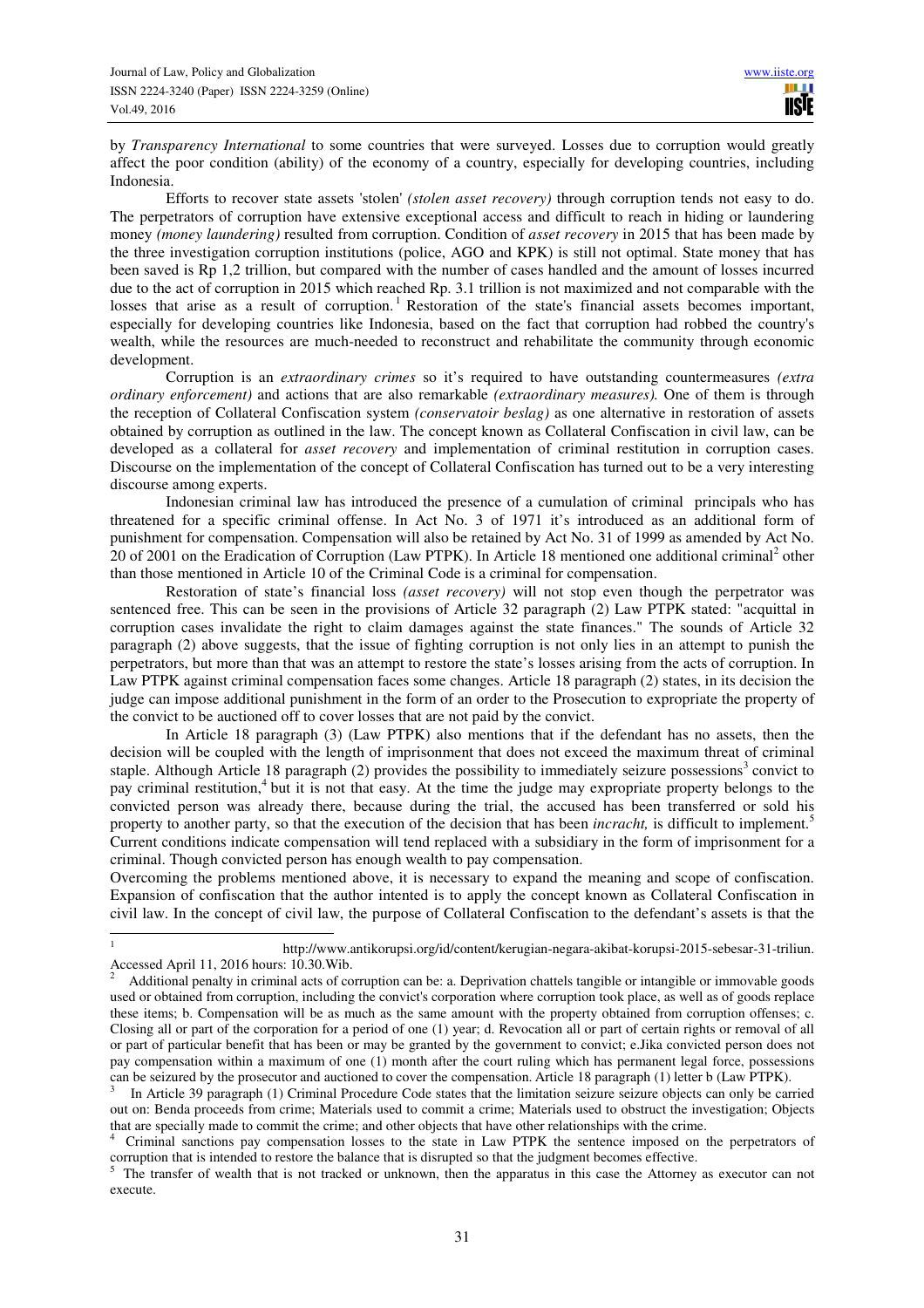goods can not be transferred to a third party, so it stays intact until the decision is legally enforceable. If the defendant does not meet the payments voluntarily; repayment of debt or compensation, then forcibly taken from the seizured goods through auction sales.<sup>1</sup>

Incorporating the concept of Collateral Confiscation in corruption cases handling system is reaping a variety of responses from legal practitioners. Implementation of Collateral Confiscation of property is allowed legally acquired can be seized since the investigation stage. The purpose of Collateral Confiscation of the suspects' possessions is that the goods can not be transferred by the suspects to other parties, so as to keep intact until the decision is legally enforceable.

In this dissertation research the author focuses the research on asset recovery.2 Efforts to return assets acquisition of corruption that has harmed state's finances carried out by first doing the Collateral Confiscation.3 Applicability of Collateral Confiscation in the process of recovering assets obtained by the act of corruption, will be able to maximize the rescue of state's financial loss of their activities during the transfer of assets which is very difficult to reach and to do deprivation. In this regard Zudan Arif Fakrullah4 states that the law was made for human so that the law should be able to realize the enhancement of human dignity, social welfare and create happiness for mankind. The existence of the law is also bound by space and time. Thus, the law must be built dynamically according to the human development that is in place and his time alone. To that end, the political role of the law in the formulation (formulations) Collateral Confiscation in order to restore assets obtained by the act of corruption to be very important and strategic.

In this dissertation research, some of the issues that will be examined further, are as follows:

- 1. What problems affecting efforts to recover assets obtained from corruption committed by law enforcement officials to be very difficult to do and not optimal?
- 2. Why is the implementation of Collateral Confiscation is very important to be applied in the corruption case handling system in Indonesia?
- 3. What kind of model of Collateral Confiscation which can increase the restroration on assets obtained by act of corruption in the criminal justice system in Indonesia?

#### **B. RESEARCH METHODS**

This study uses legal research such as doctrinal and non-doctrinal. Doctrinal legal research is used to find materials of positive law which will be used to address issues requiring the support of the ingredients of positive law. Research doctrinal law is used to answer the second research problem. As for non-doctrinal legal research is used to obtain materials that can help address issues that require data obtained through field research (empirical). Non-doctrinal legal research is used to answer the problem first and third.

To answer the first and third problems the author uses the concept of law<sup>5</sup> the fourth and fifth. Law is a manifestation of symbolic meanings in social behavior as it appears in their interactions. The approach used in this study is the approach of *socio legal* the law is not only seen as a set of rules that are normative or what the text of the law *(law in the books),* but look at how law interacts with the public *(law in action).* For answer second problem, the author uses the concept of the first and second laws.

This dissertation uses some of the research approach, the approach of legislation *(statue approach)* is done by examining all the rules and regulations related to the issue under consideration. The results of the research and the study is an argument to solve the problems that are being discussed.<sup>6</sup> approach to the case *(case approach)*, done by the study of several cases relating to the issues that are faced which are already a court decision and is legally binding. The main concern is the decision of fines and compensation as a way of restoration of assets

<sup>1</sup> Sudikno Mertokusomo, Civil Procedure Law, Liberty, Yogyakarta, 1998, page.65.

<sup>2</sup> Return on assets that will be examined in this study is related assets as the wealth of the country that has been corrupted, darkened, and hidden as private property whose existence is disguised and the tracks removed using paths that seem legal.

<sup>3</sup> In the civil law regime of seizure can be a guarantee in the form of money or goods requested by the plaintiff to the court to ensure that the demands of the plaintiff against the defendant may be implemented or executed if the court granted the demands tersebut. Seizure in security seizure is not intended to auction, or sell items seized, but only saved (conerveer) by the court and may not be transferred or sold by the defendant or the defendant. With the seizure, the defendant loses its authority to control the goods, so that all actions of a defendant to alienate, or transfer the goods seizured is unauthorized and may be subject to criminal Article 231 and Article 232 Penal Code.

<sup>4</sup> Arif Zudan Fakrulloh in Satya Arinanto & Ninuk Triyanti.Memahami Law, Construction Up Implementation Of CTK. First, RajaGrafindo Persada, Jakarta, 2011, Page.xviii.

<sup>5</sup> Soetandyo Wignyo Subroto divided five legal concepts, each of which has a different method, five legal concepts are: first, the law is the concept of truth and justice that is both natural and universally applicable. Second, the law is a positive norms in the national's legislation system. Third, the law is what was decided by the judge inconcreto and systemized as the judge made law. Fourth, laws are patterns of institutionalized social behavior exist as a social empirik. Fifth variables, the law is a manifestation of symbolic meanings in social behavior as it appears in their interactions. Setiono, Understanding the Methodology of Legal Research, Legal Studies Doctoral Program UNS, Surakarta, 2005, page.20-21.

<sup>6</sup> *Ibid,* page.93.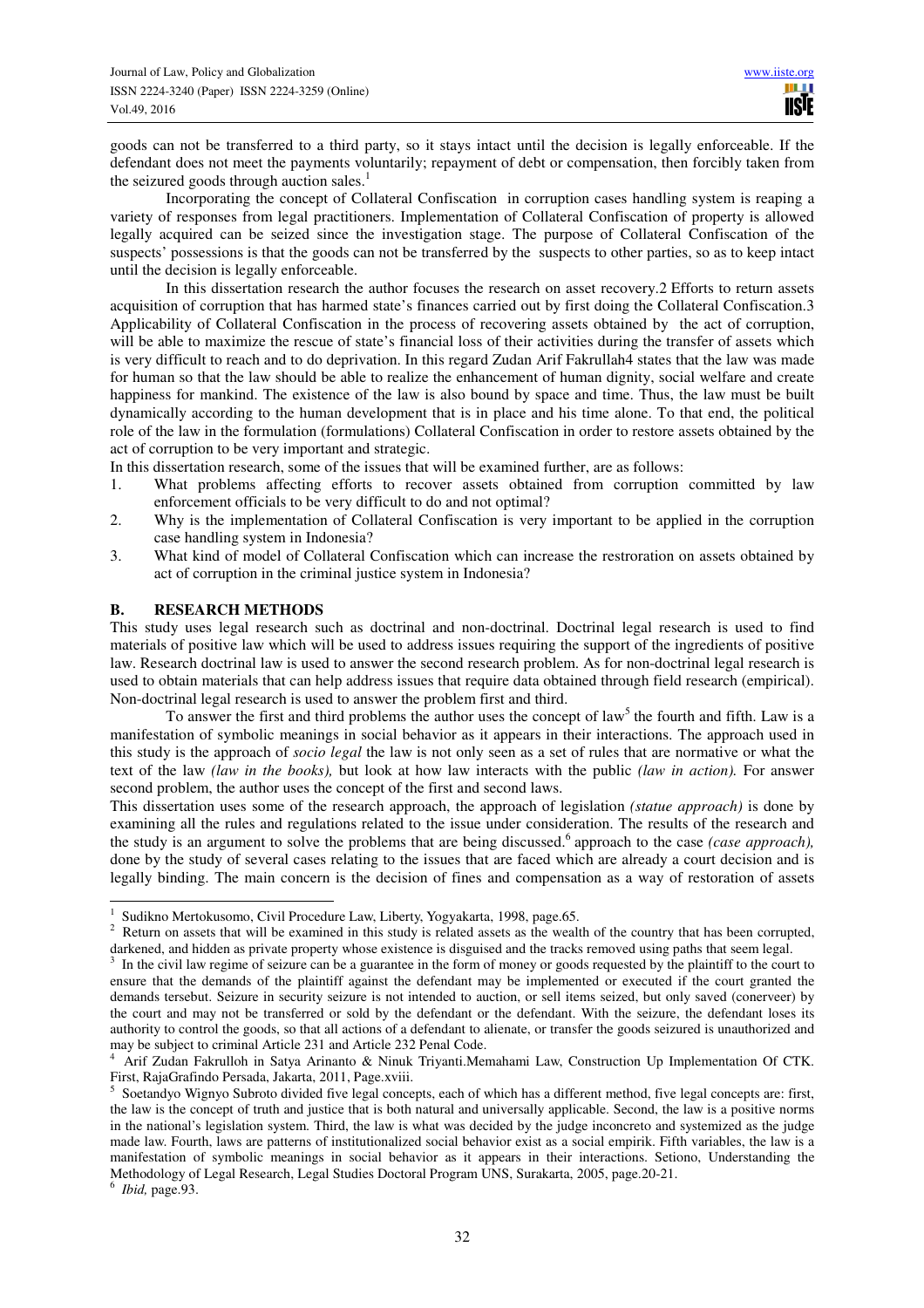obtained from corruption and the implementation of the execution of the judgment. A conceptual approach *(conceptual approach),* this approach moved from the views and doctrines that developed in the jurisprudence. This approach is important because understanding of the views/doctrine developed in legal science can be the foundation for building legal arguments when resolving legal issues faced. Sociological juridical approach, this study emphasizes the steps of observation and analysis of empirical qualitative, it is often called the *socio legal research.<sup>1</sup>*

Location of the research conducted is in the territory of the Republic Indonesia. Included in which the three investigation corruption institutions (police, AGO and KPK) and other institutions related to the eradication of corruption. The location of research is also conducted at various libraries, among others, the National Library, the University Library of March, Police Science High School Library (STIK), Library Commission.

Primary data, obtained by the respondents were selected *purposively* to determine the respondent and legal situation beforehand. Secondary data were obtained from primary legal materials, secondary law and tertiary legal materials. The data collected is then analyzed through three stages, namely reducing the data, presenting data and draw conclusions.<sup>2</sup> The data analysis technique used in this study is a qualitative method of normative analysis.<sup>3</sup>

#### **C. RESULTS AND DISCUSSION**

#### **1. Constraints Not Optimally Asset Acquisition Results of Corruption**

Asset search and seizure of property as a result of criminal acts of corruption committed by the police, judiciary and the Corruption Eradication Commission (KPK) is still not resulted nicely. *Asset tracing* and *asset recovery* that are performed also not maximized in the restoration of state's financial losses that have been incurred as a result of corruption. In terms of implementation of *asset tracing* conducted by three law enforcement agencies is not currently supported by facilities and infrastructure that are adequate and the human resources assigned to *asset tracing.*

Rescue the state's money obtained by the Attorney General of the Republic of Indonesia in handling corruption cases during the year 2014 has increased compared to the reception in 2013. The total number of saving the state money by the Attorney General during 2014 amounted to Rp 390 526 490 570 and 8.1 million dollars AS. Based on the data obtained, the country's financial rescue in the stage of investigation and prosecution in 2013 reached Rp 403.102,000.215, and 500,000 US dollars. Meanwhile, in 2014, state finances that were rescued reach USD 390 526 490 570 and 8.1 million US dollars.<sup>4</sup>

Indonesian National Police (Polri) stated that they have handled 1,330 cases of corruption (Corruption) throughout Indonesia during January to December 2013. State's money that is successfully rescued amounted to Rp.911 billion, while in 2012 only Rp.261 billion. Next, as much as Rp.941 billion of state money, saved from 1,618 corruption cases handled by the Police throughout 2014.<sup>5</sup>

KPK described data from the end of 2013, rescue of the state money that is returned to the state amounted to Rp.1,196 trillion, rescue of the state money generated by the KPK of about 40 cases have been legally binding *(inkrachtvangewijsde).* Regarding the budget used, this year the KPK spent \$ Rp.300,6 billion. The budget is used one of them for mobilize the 26 investigators of internal KPK and recruit 160 new employees.<sup>6</sup> In total, in the year 2014 KPK conducted 78 investigation activities, 93 investigations and 77 prosecutions activities, both new cases as well as the rest of the treatment in the previous year. In addition, the execution of 44 court decisions that have permanent legal force. More than 110 billion has been put into the state treasury in the form of Non-Tax Revenue (non-tax) on the handling of the case.<sup>7</sup>

Based on the data that has been submitted by the three agencies investigating the crime of corruption, *asset recovery* that has been done is still not encouraging, because of the trillions of rupiah in corruption by the perpetrators of corruption in only a small part that could be saved by way of *asset recovery* remitted to the state treasury.

Attorney General Office (AGO) as a public prosecutor and the executor of assets in order restore the

<sup>1</sup> J.Supranto.Metode Legal Research and Statistics, Rineka Copyright, Bandung, 2003, page. 3

<sup>&</sup>lt;sup>2</sup> Model analysis like this is done a cyclical process, inter-stage phases, so that the data collected will relate to one another and completely data to support the preparation of research reports.

<sup>3</sup> At this stage, researchers understand and describe the law by using deductive reasoning. Of data with non-doctrinal approach / method of social research or empirical approach, the analysis conducted by using quantitative analysis with an interactive approach (interactive model analysis).

<sup>4</sup> http://nasional.kompas.com/read/2015/01/05/21315951/Penyelamatan.Uang.Negara.dalam.Penyelesaian. Korupsi.oleh.Kejagung.Meningkat.di.2014.Accessed on March 15, 2015, at 15:00 pm.

*<sup>5</sup> Source: Police public relations division.* 

<sup>6</sup> http://news.detik.com/berita/2454368/sepanjang-2013-kpk-berhasil-selamatkan-uang-negara-rp-1196 -t. Accessed on January 16, 2014, at 10:20 pm.

 $^7$  http://www.kpk.go.id/id/berita/siaran-pers. Accessed on March 15, 2014, at 14:00 pm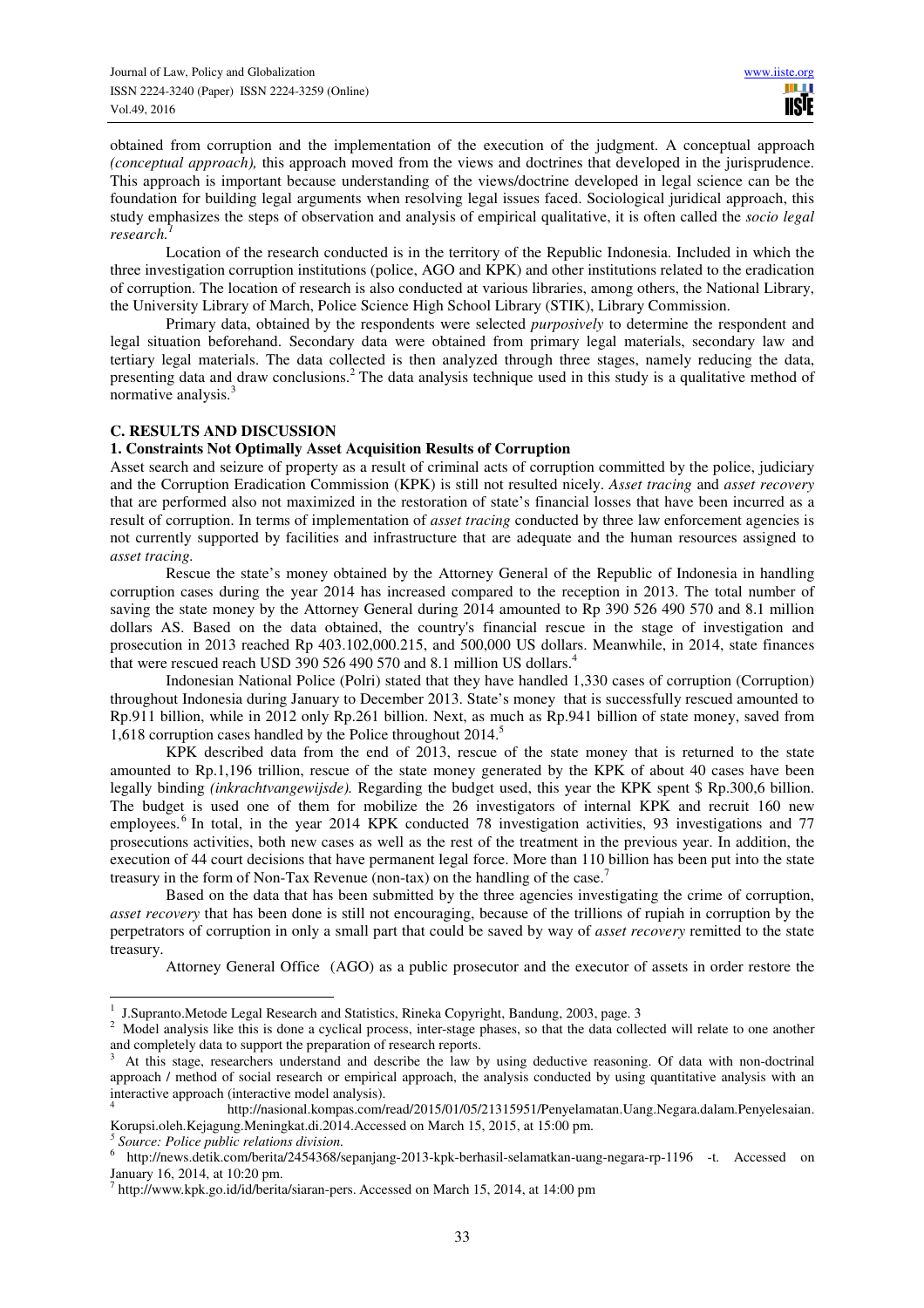state's finance loss only has limited number of personnel, facilities and infrastructure is also lacks on impact on the prosecutor's performance in order to maximize asset searches of corruption that has been hidden and obscured by the corruptor.

In practical terms, it also appears to have synergetic among law enforcement officers in conducting the asset search, more objects shown on the ambiguity of the case and coordination and cooperation among law enforcement agencies. A special case in terms of obscurity object caused dispute of the authority of inquiry and investigation, which resulted as in the case of the arrest of Urip between the KPK and the AGO, and as well as in the case of Joko Susilo, between the National Police and KPK. The role of judges is still less than the maximum in asset recovery efforts both in the country and those that were planted outside the country.<sup>1</sup>

In terms of legislation, namely the absence of legislation that supports the optimization of assets seizure suspected of corruption, lack of clarity on the definition of state finances, the notion of state losses must be clear and real as well as the calculation of state's financial loss which is varied complicates the law enforcers in doing asset tracing and asset recovery in handling corruption cases. Juridical issues concerning state finances is shown on the subject of separation of SOEs wealth within the scope of the country's wealth. With the separation of wealth, according to the doctrine of legal entities has a wealth of its own, it can act in the traffic law through its coordinator, and can be sued and sue in front of a judge. By having its own wealth, the wealth of legal entity is separated from the wealth of its founder who made an investment in such legal entity.2 Factors juridical in terms of state finances and state's financial losses have led to numerous debates and on the implementation of the word "may harm". State's Treasure Act, in Article 1, point 22 uses the concept of actual loss. On the other hand, the Act of Corruption uses the concept of a potential loss.

A legal uncertainty occurs in handling corruption cases due to the unclear definition of state's financial loss which also implies to institution which is entitled and authorized to state a loss of the state. In fact, the formulation of the state's loss, used as an element in corruption cases should be proved in court. There are times to prove the existence of the state's financial losses, the Prosecutor and the Police depend on the results of the audit institutions outside of law enforcement, namely the Audit Board (BPK) and the Finance and Development Supervising Board (BPKP). However, on the other hand, police investigators and prosecution investigators sometimes have their own calculation and not based on the result of audit by BPK or BPKP in calculating the amount of state financial loss is suspected or accused.

In the system of criminalization of corruption, with elements of illegally enriching, in Indonesia generally, the criminal law still following to retributive justice which is also known by the approach *in personal* (punishment of the people).<sup>3</sup> This approach is different from illegally enriching using the approach *in rem* (punishment of assets). The approach *in rem* is in the form of civil lawsuit<sup>4</sup>, which is the action when the state took over the assets through a court decision in a civil case based on the evidence is stronger that those assets allegedly derived from criminal acts or used for criminal acts. Construction penal system developed lately in Indonesia still aims to reveal the crime that occurred, find the perpetrators and punish perpetrators of criminal acts with criminal sanctions, particularly "the criminal entity" either imprisonment or confinement. Meanwhile, the issue of the development of law in the international sphere such as a problem of seizure and seizure of result of crime and criminal offenses instrument has not been an important part in the criminal justice system in Indonesia.<sup>5</sup>

Weak criminal justice system Indonesia, causes financial loss to the restoration of state's financial loss due to corruption is still not optimal. On the other hand, the Draft Law on Seizure of Assets (Assets Seizure Bill) until today has not been passed into law. The root problem of chronic corruption in Indonesia lies not in a lack of regulations, laws, and weak legal structure, but more due to the still weak legal culture, refers to the legal awareness is the basis in the formation of the social structure. Today's society is indifferent and unhelpful in reporting assets owned by corrupt actors. In fact there are people who deliberately helped to hide, obscure assets, property belonging to corrupt actors.

<sup>1</sup> Absolute requirement for asset invested abroad can be returned to Indonesia is following the court ruling in Indonesia who have been legally binding. In the verdict, the judge Indonesia should explicitly include any assets that need to be restored and located in a country where the assets are now placed. So, not only refer to indiscriminate asset recovery but gave no details. Because if in general terms it will be difficult to corrupt his money was returned. This guide has been listed in an international cooperation or the Mutual Legal Assistance (MLA).

<sup>2</sup> R. Subekti, Principles of Civil Law, Cet. all 22 Intermasa, Jakarta, 1989, page. 21

<sup>3</sup> Marwan Effendy, Legal Theory from the Perspective of Policy, Comparison and Harmonization of Laws, Reference, Echoes Persada Press Group, Jakarta, 2014, page. 113.

<sup>4</sup> Return on assets of perpetrators of corruption through civil lawsuit for EFT subject to the provisions of Article 32, Article 33 and Article 34 and Article 38C of Law No. 31 of 1999 jo Law No. 20 of 2001.<br><sup>5</sup> Final Pepert Academic Manuscript Draft Law On Asset Seizure of Crime, Cap

Final Report Academic Manuscript Draft Law On Asset Seizure of Crime, Centre for National Development Planning Law of the National Legal Development Agency Ministry of Law and Human Rights R.I, Year 2012, page.1-2.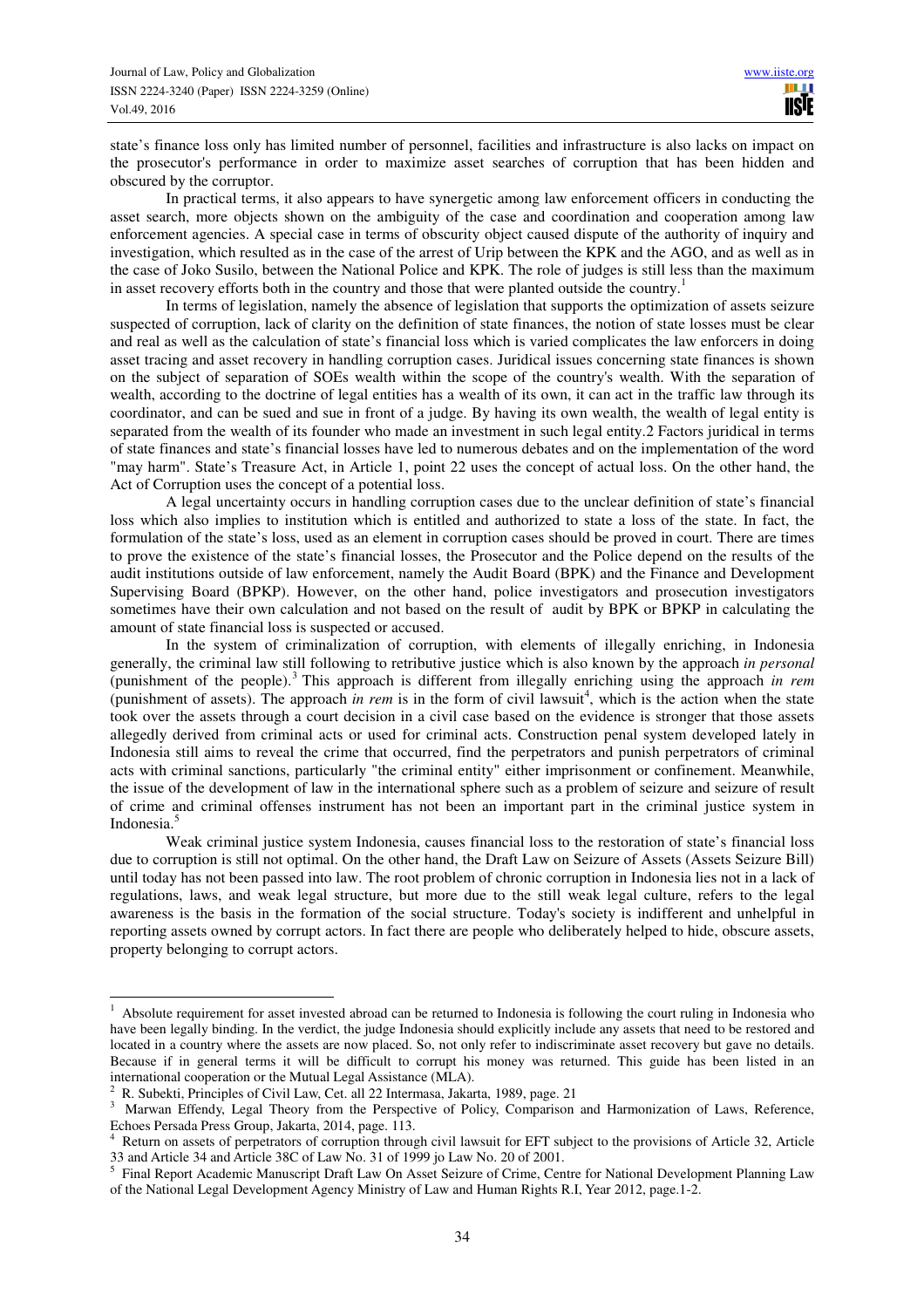# **2. Importance of Implementation Collateral Confiscation** *(Conservatoir Beslag)* **In Order to Restore of Assets Obtained from Corruption**

As a follow up of the UNCAC in 2003, StAR innitiative has been in June 2007, describing the *challenges, opportunities* and *action plan* in an effort restoration of asset. StAR *(Stolen Asset Recovery)* is a joint program launched by the World Bank *(World Bank)* and the United Nations in particular UNODC *(United Nations Office on Drugs and Crimes)* to enhance international cooperation in implementing efforts to recover assets from corruption, as one of the breakthroughs in international law that set the foundation on recovering assets from crime (especially corruption) in developing countries.

The importance of asset recovery issues for developing countries that suffered losses due to corruption, seeing the issue as it should be given serious attention. In fact, some countries wanted the restoration of assets to be treated as a right that can not be removed or revoked.<sup>1</sup>

Paradigm corruption eradication through the provisions of UNCAC in 2003, focuses on three main issues, that prevention, eradication, and restitution of asset *(asset recovery).<sup>2</sup>* There are two fundamental issues relating to the return on assets *(asset recovery)*, namely:<sup>3</sup>

- a. Determining what treasures that must be accounted for seizure; and
- b. Determine the basis of a wealth seizure. In Article 3 UNCAC 2003 on freezing, seizure, forfeiture and return of assets that occurred caused by violation of the convention. There are few things to note such as:
	- 1) Proof of wealth is the result of a breach of the Convention (Article 31 paragraph (1) letter a).
	- 2) Verification
	- 3) Proof of the change in use in order to breach the Convention (article 31 paragraph (1) letter b) Form of wealth (Article 31 paragraph (4).
	- 4) Proof of mixed wealth which is legitimate and which violates the Convention (Article 31 paragraph (5).
	- 5) Proof that wealth is the acceptance or profits derived from:
		- a) Violation of the convention.
		- b) Changes in the form of wealth from the convention of violations.
		- c) Integration of legitimate wealth and violation of the convention.

In determining the legal basis of seizure, UNCAC specify that participating countries should make provision for the implementation of the seizure of wealth from the convention of violations. Indonesia as a country that has signed the UNCAC is obliged to implement the basic principles of the Convention, inter alia: $4$ 

- a. Their responsibility of governments to develop effective anti-corruption policy;
- b. The need to involve the community;
- c. The importance of international cooperation.

In the assets recovery, it's been introduced a civil way about restoration of state's assets. Compared to the criminal path is relatively easy because in terms of evidence, the government has enough initial evidence that the asset is taken to be the result of, or in connection with the crime. Implementation is what is called *"civil forfeiture"*. In a matter of evidence, the government fairly calculate how income eligible for the perpetrator, then compare with the assets. If the assets exceed the amount of its income, the offender is obliged to prove that the assets were acquired legally.<sup>5</sup>

Easiness in evidentiary problems through civil forfeiture, is a potential alternative, because it is more effective in efforts to recover assets, although this procedure does not escape from a variety of drawbacks, such as the slow and high costs. In addition, it should be considered that the potential utilization of civil forfeiture to be followed by the bilateral agreement as well as requires a restructuring of national law.6 Now, asset forfeiture7

 1 Purwaning M Yanuar, 2007. Asset Corruption Results (Based on the United Nations Convention against Corruption 2003) Legal System In Indonesia, Alumni, Bandung, 2007, page. 10-11.

<sup>&</sup>lt;sup>2</sup> Saldi Isra, Asset Recovery Corruption Through International Cooperation, http:// www .saldiisra.web.id/index.php/21makalah/makalah1/47-asset-recovery-tindak-pidana-korupsi-melalui-kerjasama-internasional.html. Accessed on August 10, 2015, at 10:00 pm.

<sup>3</sup> I Ketut Sudiharsa, Asset Corruption Crime www.ppatk.go.id/files/61a\_ artikel\_IKtutSudiharsa0. pdf+&cd=3&hl=id&ct=clnk&gl=id. Accessed on August 10, 2015, at 10:00 pm.

<sup>4</sup> *Ibid.*

<sup>&</sup>lt;sup>5</sup> Anthony Kennedy, "Designing a civil forfeiture system: an issues list for policy makers and legislators" Journal of Financial Crime No. 13 (2), 2006, Page.38.

<sup>6</sup> Restructuring in the fields of law, among other things calls for reforms in the field of material and formal law. Field of formal law, among others, the law of civil procedure must be reformatted, given Indonesia is still using the law of civil procedure which applies only in cases of individual or private to private.

<sup>7</sup> Asset forfeiture ( "appropriation of assets") is a term used to describe the seizure of assets, by the State, either (1) the proceeds of crime, or (2) an instrument of crime. Instrument of crime is "property" used to facilitate a crime, for example cars used for transporting narcotics asset forfeiture ilegal. Terminology used varies in different jurisdictions. See: "Asset forfeiture", http://www.absoluteastronomy.com/ topics / Asset\_forfeiture, accessed on October 16, 2015, Time: 07:30 pm. See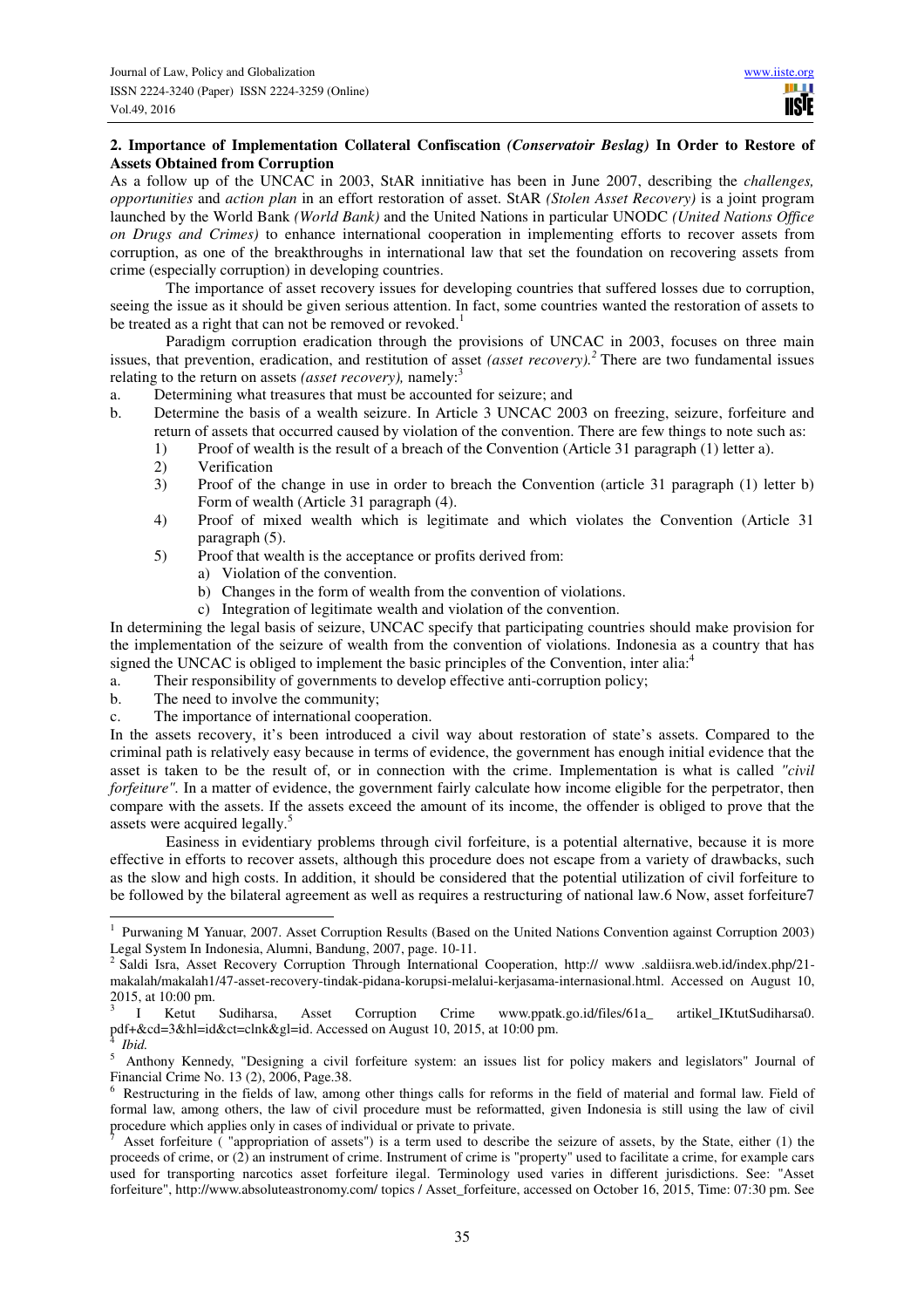is an important means of sufficient importance in efforts to recover assets (asset recovery).

In some jurisdictions, *asset forfeiture* is also referred to as *"civil forfeiture", "in rem forfeiture,"* or *"objective forfeiture",* is an action againsts the asset itself and not to the individual *(in personam). Asset forfeiture* is a separate action from any criminal proceedings, and requires proof that a property was "tainted" (tainted) by a criminal act. As we know that in general, the criminal act must be determined on a balance of probabilities evidence standard. This simplifies the burden of government (authorities) to act, and that means that it is possible to get a fine if there is sufficient evidence to support a criminal conviction. Because the action is not against the individual defendants, but against the property, then the property owner is a third party who has the right to retain the property<sup>1</sup> is the one who would do the deprivation.<sup>2</sup>

*Asset forfeiture* is the seizure and expropriation of an asset through *in rem* claim or lawsuit against the asset. The concept of *asset forfeiture* is based on the *'taint doctrine'* where a criminal act is considered *"taint"*  $($ tarnish $)$  an asset is used or is the result of the criminal act.<sup>3</sup> Although it has the same goal, which is to seize and take over assets from crime *(proceeds of crime),* but *asset forfeiture* is different with c*riminal forfeiture* which uses the lawsuit *in personam* (the lawsuit against the person) to seize and take over an asset.<sup>4</sup>

Property that can be taken over is according to related types of offences which includes:

- a. Each wealth resulted from a criminal act or obtained from a criminal act; and / or,
- b. Property that is used as a tool, a means or infrastructure to commit criminal acts or supporting a criminal organization; and / or,
- c. Each property that is associated with a criminal offense or criminal organization; and / or,
- d. Wealth used to finance criminal offense or criminal organization; and / or,
- e. Everything that belongs to the offender or criminal organizations.,

*Asset recovery* is thus a new strategy in fighting corruption which complements the strategy which has the quality of prevention, criminalization and international cooperation. A*sset recovery* have arranged the act of restroration of corrupted state's assets which is located abroad to a mechanism of asset recovery. As the new policy, *asset recovery* is going to be a challenge for the Indonesian government. Moreover, this issue is not regulated in our legal system, so it may face legal problems of its own, both conceptually and operationally.<sup>5</sup>

Particular to the legal system of criminal which *asset recovery* is indirectly asset recovery process can be carried out through four (4) phases as follows:

- a. Tracking assets with the goal of identifying assets, proof of ownership of the asset, the asset storage location in relation to the capacity of criminal offenses committed*;*
- b. Freezing or seizure of assets which according to Chapter I Article 2 letter f Convention against Corruption (KAK) 2003 this aspect determined include a temporary ban on transferring, converting, disposition, or transfer property or temporarily bear the burden and responsibility of taking care and maintaining and supervising the asset by court decision or determination of other competent authorities;
- c. Seizure of assets which according to Chapter I Article 2 letter g Convention against Corruption (TOR) of 2003 defined as revocation for good fortune to be determined by a court or other competent authority; and
- d. Restoration and delivery of assets to victims' country.

In the conception of the implementation, the deprivation *in rem* is the effort made to cover the weaknesses and even deficiencies that occur in the deprivation of crime against efforts to eradicate crime. In

also Brenda Grantland who argued that asset forfeiture is a process in which the government permanently take away the property of the owner, without paying fair compensation, as punishment for offenses committed by the property or the owner, is one of the weapons of the most controversial in terms of law enforcement during the "War on Narcotics". Although it has come to be a trend in some last year, but asset forfeiture has actually been around since Biblical times (the Bible). See: Brenda Grantland, "Asset forfeiture: Rules and Procedures", http: //www.drugtext. org / library / articles / grantland01.htm, accessed on October 16, 2015, at 07:40 pm.

<sup>1</sup> World Bank, "Non-Conviction Based Asset forfeiture as a Tool for Asset Recovery", http://www. siteresources.worldbank.org/.../Resources/Stolen\_Assest\_Recovery.pdf. Accessed on October 16, 2015, at 07:30 pm. The definition of "property" under Article 2 letter d UNCAC: is the "Property" shall mean assets of every kind, whether corporate or noncorporate, movable or immovable, tangible or intangible, and legal documents or instruments evidencing title to or interest in such assets ("Property" shall mean assets of every kind from, whether corporeal or incorporeal, movable or immovable, tangible or intangible, and legal documents or instruments evidencing title to or interest in such assets). Whereas in Article 2 point 13 of Law No. 8 of 2010 (AML Law), the term "property" is translated as "wealth", is "all moving objects or object is not moving, both tangible and intangible, acquired either directly or indirectly".

<sup>2</sup> According to Article 2 letter g UNCAC, "Seizure", which includes the imposition of fines where applicable, shall mean the deprivation of its permanent property by order of a court or other competent authority ("Seizure", which includes forfeiture where applicable, shall mean the permanent deprivation of property by order of a court or other competent authority).

<sup>3</sup> David Scott Romantz, "Civil forfeiture and The Constitution: A Legislative Abrogation of right and The Judicial Response: The Guilt of the Res", Suffolk University Law Review, 1994, page. 390.

<sup>4</sup> *Ibid*, page. 389.

<sup>&</sup>lt;sup>5</sup> http://www.ti.or.id/Berita/, September 6 2007 ", accessed on October 16, 2015, at 07:30 pm.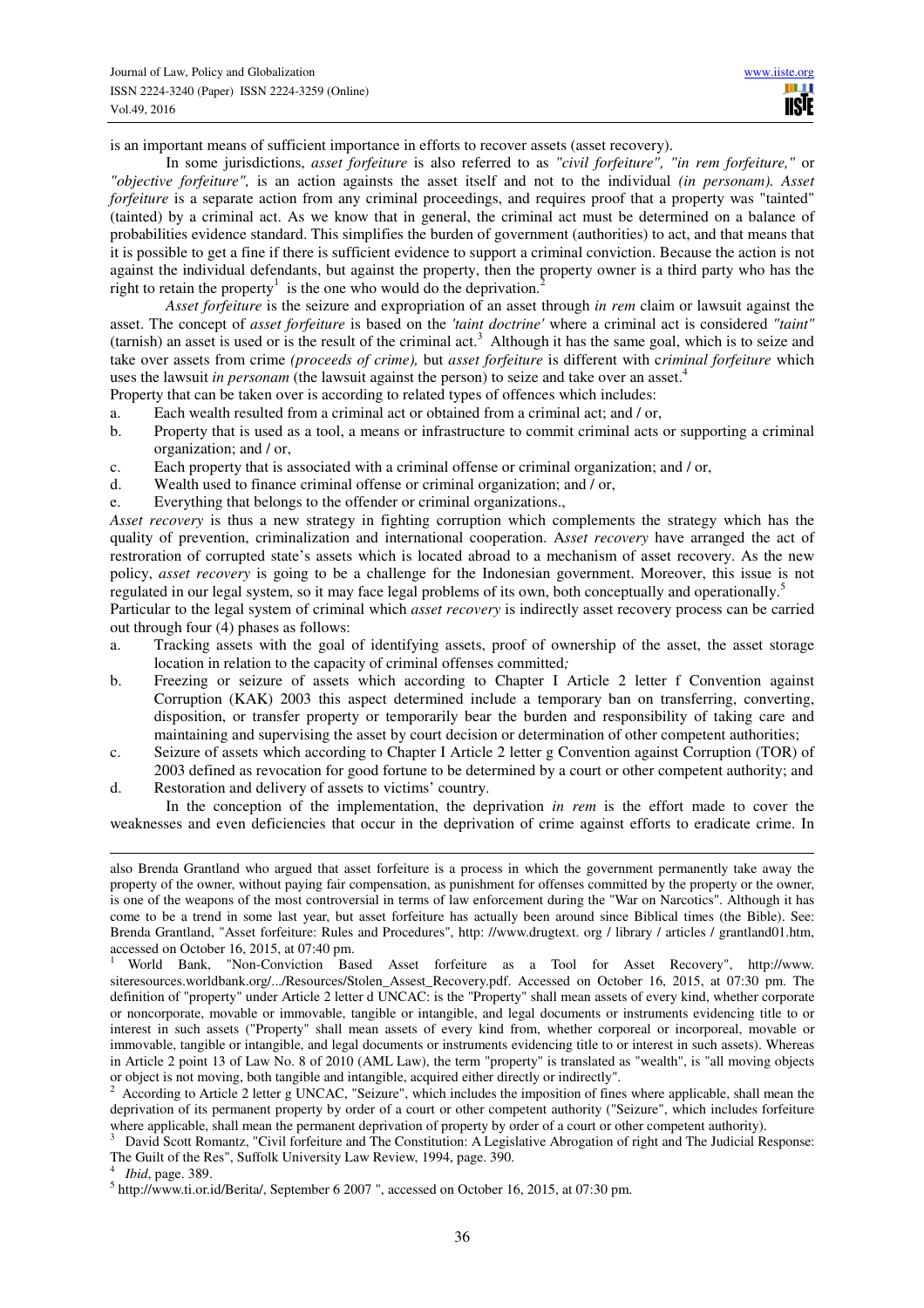$\overline{a}$ 

some cases, the deprivation *in rem* is conducted basically because it's an action *in rem* which is the action addressed to the object, not the persona/person, or in this case not requiring offenders indicted earlier in the trial. With deprivation addressed to the asset itself, the subject of offenders may not seen in this case makes the position of the parties related with the asset or even the owner of asset is considered as a third party

The concept of *in rem* can be applied in the seizure of corruption assets including the payment of a compensation for the criminal acts of corruption. Model *in rem* is in line with the provisions of Article 1132 of the Civil Code.<sup>1</sup> With the material guarantees as collateral for payment of penal substitutes, as well as the results of the corruption asset. To the criminal charges by the Prosecutor, typically specify how much state's financial loss be returned by the defendant to the state at the end of the trial.<sup>2</sup> The return of states's financial losses in term of crime of corruption, is possible based on the provisions of Article 18 of Law Number 31 Year 1999 jo Law No. 20 of 2001.

In civil law, purposes of seizure as a legal action taken by the court precede the principal case examination or precede the decision. The seizure often conducted during the process of the case investigation, so that it's called the exceptional act.<sup>3</sup> Thus it can be seen that the seizure is an act of legal remedies so that the integrity and existence of assets seizure until a decision can be executed after verdict that has obtained permanent legal force. Collateral Confiscation automatically becomes the seizure of execution, if one already has a binding legal force. Therefore, Collateral Confiscation automatically has a *executorial beslag* legal force, thus *executorial beslag* process is no longer necessary.

The author believes that procedures and seizure as set out in civil law, namely Collateral Confiscation can be applied on corruption cases in order to restore result from corruption. The process of Collateral Confiscation can be done during the process of investigation, prosecution, and until the court decision. Surely the state's financial losses had to be calculated and audited by the agency that has authority to calculate the losses that have been incurred as a result of corruption made by the suspect.

Importance of seizure is intended to secure the assets obtained illegally. In terms of asset recovery, it is require to have a concept of restoration of state's financial loss throught the concept of progressive law.<sup>4</sup> On how to prevent crime, according to Nigel Walker can be done in three ways, through the implementation of criminal law *(criminal law aflication),* with no criminal or non penal (*prevention without punishment),* and mixtures of the two.<sup>5</sup> Referring to the opinion of Nigel Walker, the progressive way to restore state's financial loss financial return is through seizure in a series of actions the investigator. This model of seizure applied by referr to the approach of deprivation *in rem.* In rem approach is effort to return state financial through seized action directed as criminal policies *(criminal policy*) that rational efforts in eradicating corruption. Criminal policy is an integral part of the wider policy which is social policy *(social policy).* The social policies include policies for social welfare *(social welfare policy*) and policies for the protection of society *(social defense policy).* 

The role of politic law will determine the applicability of Collateral Confiscation as *ius constituendum* to be a part of positive law which will be applied *(ius constitutum).* Political criminal law means how to exploit or create and formulate a criminal law properly. To implement political criminal law is to conduct a recovery to

<sup>&</sup>lt;sup>1</sup> In the perspective of civil law regarding the fulfillment of the terms of repayment with the strength of the guarantee under Article 1131 of the Civil Code in principle there are no debts of debtors that secured.Article 1131 of the Civil Code have confirmed it. Under the terms of Article 1132 of the Civil Code, it becomes a material jointly guarantee for all creditors. Thus, in spite of any property or assets of the debtor pursuant to Article 1131 of the Civil Code dependents for any engagement made the debtor, but the creditor is not given preferential rights and separatists, but only serves as a creditor "concurrent" together with other creditors. Each one of them got a balanced distribution (pro rata) on the sale of possessions belonging to the debtor in accordance with the size of the individual receivable in accordance with the principle of pari pasu. The fulfillment based on the pro rata system defined in Article 1136 of the Civil Code, which reads: "Everyone indebted the same level, are paid according to the balance."

 $2$  In addition to the indictment Public Prosecutor require the inclusion of estimates of such losses, which must be supported by evidence that can be logically accepted by common sense. Because Article 143 paragraph (2) letter b Criminal Code requires the description of the indictment must be careful, clear and complete for the offense.

 $3 \text{ In this seizure as though the court has sentenced the defendant first. Prior to the court's own verdict. When we analyze,$ seizure justify decisions that have not dropped. Strictly speaking, before the court declare the defendant guilty based on the decision. Defendants have been sentenced in the form of seizure of the assets of a dispute or defendant.thats why seizure action is very ekspensional legal action. Seizure is a legal act granting exceptions, the implementation must do justice to all considerations carefully. Should not be applied indiscriminately without good reason, which is not supported by the basic facts.

<sup>&</sup>lt;sup>4</sup> Progressive law persuades the nation to review (review) ways to use law in the past. Way to use law is a combination of various factors as an element, inter alia, the mission of the law, the used of paradigm, legal knowledge, legislation, the use of certain theories, to the things that are behavioral and psychological, such as determination and care (commitment ), courage (dare), determination, empathy and feeling (compassion) .See: Supanto, Arsenal Progressive Law, http: //supanto.staff.hukum.uns.ac.id. Accessed on August 28, 2015, at 22:10 pm).

<sup>&</sup>lt;sup>5</sup> Nigel Walker, Sentencing in a Rational Society, New York, 1972, page. 15.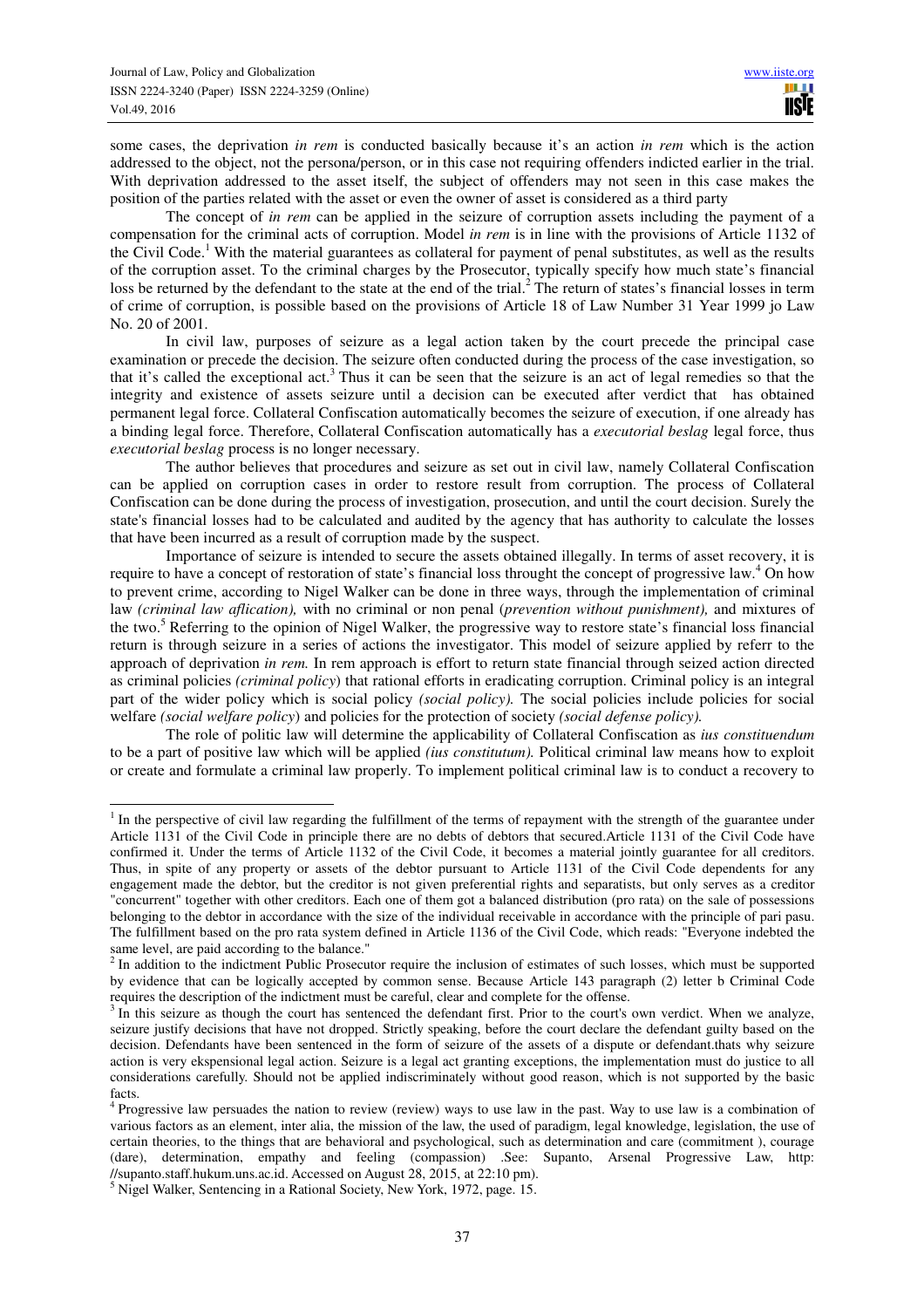achieve the best result of criminal law in the sense that it's fair and efficient.<sup>1</sup> Recovery for achieving the goal in restoring the state's financial losses due to corruption, the law requires political support in the establishment of laws which regulates about the implementation of seizure with the approach of *in rem.*

Reviewed from the theoretical approach, the implementation of *in rem* in seizure is supported by the theory of asset recovery. Seizure of corruptor's assets is as part of the legal system of restoration of assets based on the principles of social justice which gives the ability, duties and responsibilities to the state institutions and legal institutions to provide protection and opportunity to individuals in the society in achieving prosperity. Corruption is a violation of the social and economic rights broadly and endemic, it ruins national economy's principles, so based on the theory of asset recovery, it provides authority to the state institutions and legal institutions to do Collateral Confiscation as a guarantee of asset recovery resulted from corruption.

Collateral Confiscation system as a pre-emptive action to rescue suspected illegal asset is also consistent with the theory of protection *(schutznorm)* or also called the doctrine "realitivity". The theory used in the protection of civil law system can be utilized in the criminal justice system to eradicate corruption, particularly in the implementation of seizure with the concept of civil law. Interests of the victims to be protected refers to the community (read: state) as the aggrieved party of an act against the law. Thus the parties have no basis to do seizure which in principle is the aggrieved party itself(read: victims), in this case is the state.

Reviewed from the beneficiary theory, the implementation of *in rem* in seizure also implies the aspect of goodness and to prevent damage, suffering, or crime, and unhappiness. This purpose of principle to be the norm for actions of an individual or government policy through the legal establishment. Accordingly, many laws that give happiness to the greatest part of society will be judged as a good law. Because it is a legal duty to preserve the good and prevent crime. Specifically to maintain usability.<sup>2</sup>

The benefit of the Islamic perspective (beneficiary theory) also views the benefit of giving the widest opportunity to all development efforts and the development of the law, as long as it is not contrary to the intended beneficiaries. The benefit to be achieved is certainly consistent with the objectives of syari'ah, $3$  and agreed that the definition of benefit not only limited to achieve benefit, but also to avoid danger and damage. In some cases, the seizure *in rem* can be conducted because basically *in rem* is an action that addressed to the object and not against *personam* (people), or in this case not requiring the offenders that indicted earlier in the trial. With deprivation addressed to the asset itself, then the subject of offenders may not seen in this case makes the position of the parties related with the asset or even the owner of asset is considered as a third party. Therefore in this case, as the first party is the state through its agency, the second party is the assets, and the third party is the asset owner or the one related to the assets. In some cases, the seizure *in rem* is allowed to conduct because it is an action *in rem* against property, not people, and criminal evidence is not required, or both.<sup>4</sup> Thus, the assets placed as a subject, not an object. This is a logical consequence of the approach *in rem* in seizure of assets. This seizure may be called "seizure *in rem* " which is widen in definition. Seizure of this model is useful when

the offender does not fulfill the obligation for compensation and the verdict has obtained permanent legal force. Seizure *in rem* which is widen, can be equalized with the concept of guarantee payment in the civil law system.<sup>5</sup>

Seizure in an effort to restore the assets that at glimpse similar with the act of freezing.<sup>6</sup> Seizure has a wider definition than freezing. Especially seizure *"in rem"* which is widen is also related with reverse

<sup>&</sup>lt;sup>1</sup> Sudarto, Capita Selecta Criminal Law, Alumni, Bandung, 1986, page.153.

 $2$  Muhammad Erwin and Amrullah Arpan, Philosophy of Law, Publisher UNSRI, Palembang, 2007, p. 42. In another study stated that Bentham argued that the objective of the law is to provide a guarantee of happiness for individuals. Bentham proposed a classification of crimes based on the gravity of the offense and the latter is measured by the resultant distress or suffering to the victims or the community.

<sup>&</sup>lt;sup>3</sup> Overall law (Islam) will eventually lead to a goal to be achieved. The goal is to maintain the benefit of people in the world and the hereafter later. Definition of beneficiaries in a context such as this benefit. While the benefits in terms of legal (general) is part of the objective of the law on the side of justice and certainty. While the benefits (beneficiaries) in the terminology of Islamic law to be related with the objectives of essential laws that have been agreed by legal experts. The objectives are to maintain the essential law of religion, keep the soul, keep the mind, keeping the generation and maintain the property. Fifth it is hereinafter referred to as Kulliyat al-khomsah (five points of law).

<sup>4</sup> View: Final Report Academic Manuscript Draft Law On Asset Seizure of Crime, Centre for National Development Planning Law of the National Legal Development Agency Ministry of Law and Human Rights R.I, in 2012, page.27-28.

<sup>5</sup> In civil law systems, not intended to punish, but rather is designed for two things. First, the status quo ante is to restore the position of the injured party. Second, to compensate the injured party due to the damage suffered.<br><sup>6</sup> The definition of Freezing of assets or asset freezing in criminal procedural law is not mention

The definition of Freezing of assets or asset freezing in criminal procedural law is not mentioned. When viewed from the goal, freezing the action more or less equal to the seizure, which both have the intention to secure the assets that in time may be returned to the owners in this country. While understanding the seizure is better known in the criminal procedure law and civil law. In the criminal procedure law, seizure is defined as stated in Article 1 Clause 16 Criminal Code is "a series of actions the investigator to take over or keep them under their control object movable or immovable, tangible or intangible for the benefit of evidence in the investigation, prosecution, and justice"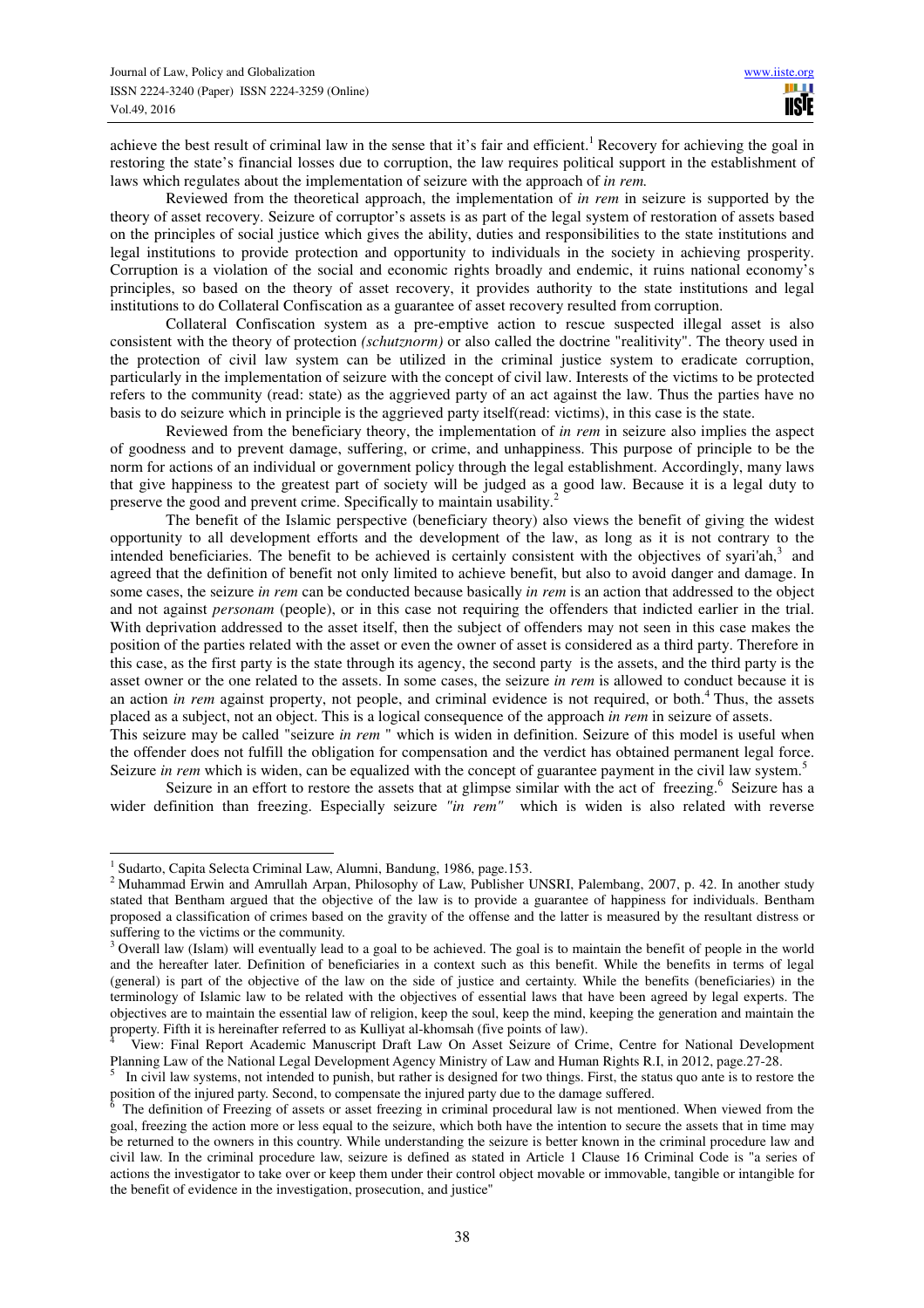authentication system.<sup>1</sup> In practice, the reverse authentication system which has been determined do not use the presumption of innocence in absolute terms, but limited and balanced on the other hand the defendant must prove that their asset is not the resulted from crime and the prosecutor must also prove its claim.<sup>2</sup>

From some of the explanation above, then Collateral Confiscation should become a model of criminal procedure in order to recover the corruption assets by placed at the beginning, middle and end of the investigation conducted by the investigators and the prosecution process conducted by the prosecutor during the trial of the defendant. Rules about Collateral Confiscation can also be included in the eradicate corruption law and asset seizure legislation. If the implementation of Collateral Confiscation become a positive law which is regulated by law, the process of corruption asset recovery could be better and securing more assets from corruption for the benefit of society, the nation and the state.

Collateral Confiscation that was originally applied in civil law due to its benefit is extended to the realm of criminal law corruption, such as fines and compensation in the beginning is the concept of civil law which later gets into law the Criminal Code and Anti-Corruption. The nature of restoration of state's financial loss as a social virtue, not intended to individual's welfare, but the welfare of whole society or the goodness of the public welfare.

Expanding the implementation of Collateral Confiscation in the emforcement of restore of assets allows law enforcers to conduct a series of seizure of asset that is acquired legally by considering actual conditions, such as under the following conditions:

- a. Assets acquired illegally can not be tracked down and certainly not to do seizure.
- b. Assets acquired illegally which has transferred abroad, while there is no cooperation about restoration of asset with the related country.
- c. The defendant did not pay the compensation and fines, but the verdict has obtained permanent legal force and has passed a predetermined time limit.

The author's opinion, Law PTPK need to adopt provisions as contained in Article 1367 of the Civil Code concerning liability *(aansprakelijkheid)<sup>3</sup>* in order to restore the compensation optimally.

Lawrence M. Friedmann, as it was quoted by Satjipto Rahardjo,<sup>4</sup> states that as a system, the law consists of three subsystems that are related in enforcement. The subsystems consist of a *legal substance* (substance / law), *legal structure* (legal structure), *legal culture* (culture law). In more detail, Soerjono Soekanto<sup>5</sup> analyzes there are several factors that affect law enforcement, namely: factors legislation, law enforcement factor, facilities factor or facilities community factors, cultural factors. The five factors will affect whether enforcement of the law will go smoothly or will encounter certain obstacles. Due to the various factors that interfere, then the law enforcement is difficult to achieve in the total form.

Institutional Collateral Confiscation in the criminal justice process, the act of seizure is different from civil procedural law regimes (file petition of *conservatoir beslag* ). In the criminal procedure law the action was taken during the investigation conducted by the investigating authorities, in order to secure assets from corruption. According Satjipto Raharjo, there are several factors that influence the effectiveness of the law, including (1) the resources laws and regulations; correlated with legal requirements both juridical, sociological, philosophical, political and technical; (2) human resources law enforcement, regarding the readiness of the quality and quantity of human resources in the ranks of law enforcement institutions; (3) physical resources of law enforcement, in respect of the procurement of facilites and infrastructure of law enforcement; (5) other supporting resources, such as society's legal awareness and pre-conditions that need to be prepared for the law enforcement to work effectively.<sup>6</sup>

The first and second factor are particularly related with the impelementation of restoration of state's financial loss in consequence of corruption.Concerning with seizure of asset the corruption, required supporting

 1 Implementation of proof as stipulated in Law No. 31 of 1999 jo. Law No. 20 of 2001 also stipulated in Law No. 8 of 2010 on the Prevention and Eradication of Money Laundering (AML).

<sup>2</sup> So in practice the system of proof does not run purely by using absolute presumption of guilt which requires the defendant required to prove that he is innocent, but only limited to the origin of the assets which are suspected of being the result of a criminal act.

<sup>&</sup>lt;sup>3</sup> Aanprakelijkheid theory (theory of liability) is a theory to determine who should receive the suit (who should be sued) because of an unlawful act. Against liability on tort committed by others, in the science of law is called Vicarious Liability (responsibility of substitute). The theory of liability on tort committed by others, in the science of law can be divided into three (3) categories: 1. Theory of responsibilities boss (Respondeat Superior / a superior risk bearing theory); 2. Theory of responsibilities replacement instead of superiors for people - people who are (in) dependents; 3.Teori responsibility of substitute goods - goods that are under his charge. See: http://appehutauruk.blogspot.com. Accessed on August 27, 2015, at 22:40 pm.

<sup>4</sup> Satjipto Rahardjo, Law, Alumni, Bandung, 2000, page. 166-167.

<sup>&</sup>lt;sup>5</sup> Soerjono Soekanto, Factors Affecting Law Enforcement, Rajawali, Jakarta, 1983, page. 5.

<sup>6</sup> *Ibid.* page 6.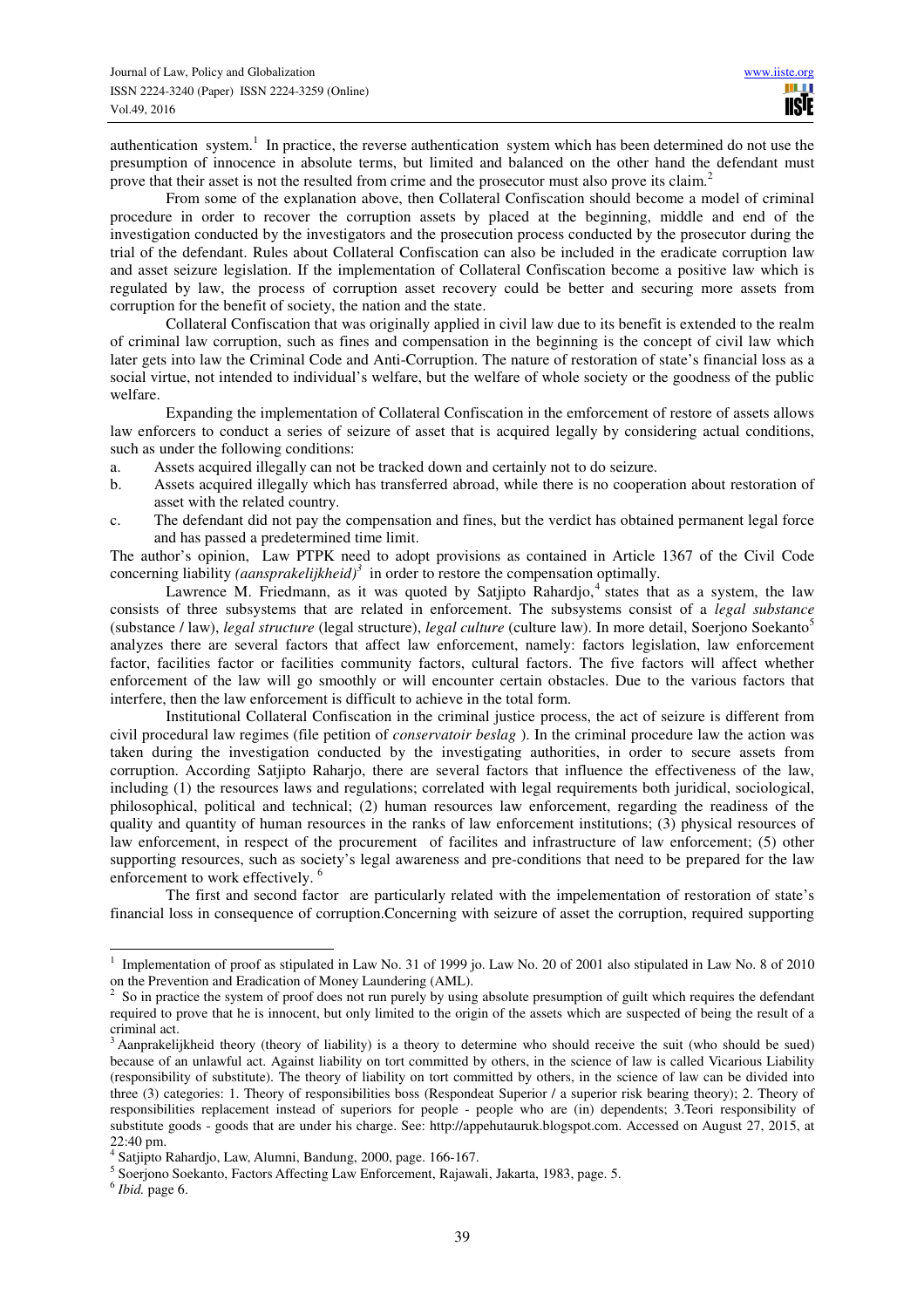legislation that effectively applicable beside the readiness of law enforcement officers. Accuracy of the tracing process of asset the corruption to be very significant in order to restore of the state's financial loss.

The third factor that related with the institutions of recovery of assets the corruption . The fact is that at this time, Indonesia has not had a permanent institution that authoritative and permanent in terms of storage of seizure of assets the corruption, each law enforcement institution perform this function.

In the return of corruption assets required more optimal structure of Collateral Confiscation institutional. This structure of Collateral Confiscation institutional conducted as a party who performs the implementation of law in the application stage, starting from the investigation stage to the trial stage. In the structure of the criminal justice system, required togetherness, sincere and altruistic and positive working spirit between law enforcement officials to develop law enforcement duties within the framework of the criminal justice system *(integrated criminal justice system).*  $\frac{59}{2}$  In order to do Collateral Confiscation, surely the law enforcement officers must have the ability to find the suspect's assets, because the corruptors have various ways to get rid of their assets. Thus, there needs to be an effort that is more optimal to get the corruptors' asset in order to return the state's financial loss as much as possible, so that the state is not continuously injured by the criminals act that afflict the society.

Tracing the asset is intended to bring investigators and prosecutors to the information about the corruption assets which are stored or hidden. This stage can also be a collection of evidence. Thus, there is a very close connection between tracing with seizure.

#### **3. Collateral Confiscation Model**

 $\overline{a}$ 

As describe in the previous section, that the role of seizure is strategic and important in order to return the asset. Importance of seizure is intended to secure the asset which is illegal. Ahmed Sanusi stated that the seizure emphasis on the disclosure of a criminal offense, while in the context of seizure asset return is intended as part of the process in order to return assets to the beneficiaries. In this regard, the seizure of asset returned had more in common with seizure law in civil procedure law.<sup>1</sup>

In the framework of asset recovery, required the concept of financial state return through progressive legal concepts.<sup>2</sup> In crime prevention, according to Nigel Walker can be done in three ways, which is ways implementation of criminal law (criminal law aflication), without punishment or non-penal (prevention without punishment), and combine both.<sup>3</sup> Refer to the opinion of Nigel Walker, a progressive return of financial state through seizure action in a series of investigator actions. Model seizure applied refers to the seized approach *in rem*. *In rem* approach is effort to return state financial through seized action directed as criminal policies (criminal policy) that rational efforts in eradicating corruption. Criminal policy is an integral part of the wider policy which is social policy (social policy). The social policies include policies for social welfare (social welfare policy) and policies for the protection of society (social defense policy).

Collateral Confiscation system as a preliminary action to secure the assets that allegedly illegal are also concurrent with protection theory (*schutznorm*) or also called the doctrine "relativities". The secured theory used in civil law system can be utilized in the criminal eradicate corruption system , especially the implementation of seizure with civil law concept. The victims interests has to be protected refers to the community (read: state) as injure party due to tort. Thus the parties have basis to take seizure action is the injured party itself (read: victims), in this case the state.

The first stage, the allegations of corruption and the potential state's financial losses conducted preliminary investigation and investigation process. From the result of preliminary investigation process is to search and find corruption that can be proceed to investigation stage. After the investigation and have found at least two of evidence and indications of actual or potential state's financial losses can conducted tracing the asset that allegedly illegal. Afterward perform freezing (blocking) in order to avoid unwanted things, such as transfer act.

The second phase, after determining as a suspect, then conducted Collateral Confiscation to all suspect's asset.Certainly the conducted based on tracing results before and the amount of state's financial losses due to corruption. The conducted of Collateral Confiscation based on the local District Court permission.

The third stage, calculation process of state's financial losses performed by the entitled institutions, which is BPK and BPKP. The calculations result is become basis for evidence process in the court that state's

<sup>&</sup>lt;sup>1</sup> Himawan Ahmed Sanusi, Mechanissm of Corruption Asset returned. Justice Magazine Volume 12 Number : 2 Desember 2012, page.31.

<sup>2</sup> Progressive law persuades the nation to review (review) ways to use law in the past. Way to use law is a combination of various factors as an element, inter alia, the mission of the law, the used of paradigm, legal knowledge, legislation, the use of certain theories, to the things that are behavioral and psychological, such as determination and care (commitment ), courage (dare), determination, empathy and feeling (compassion) .See: Supanto, Arsenal Progressive Law, http: //supanto.staff.hukum.uns.ac.id. Accessed on August 28, 2015, at 22:10 pm. 3

Niegel Walker. 1972. *Sentencing in a Rational Society*, New York, 1972, page. 15.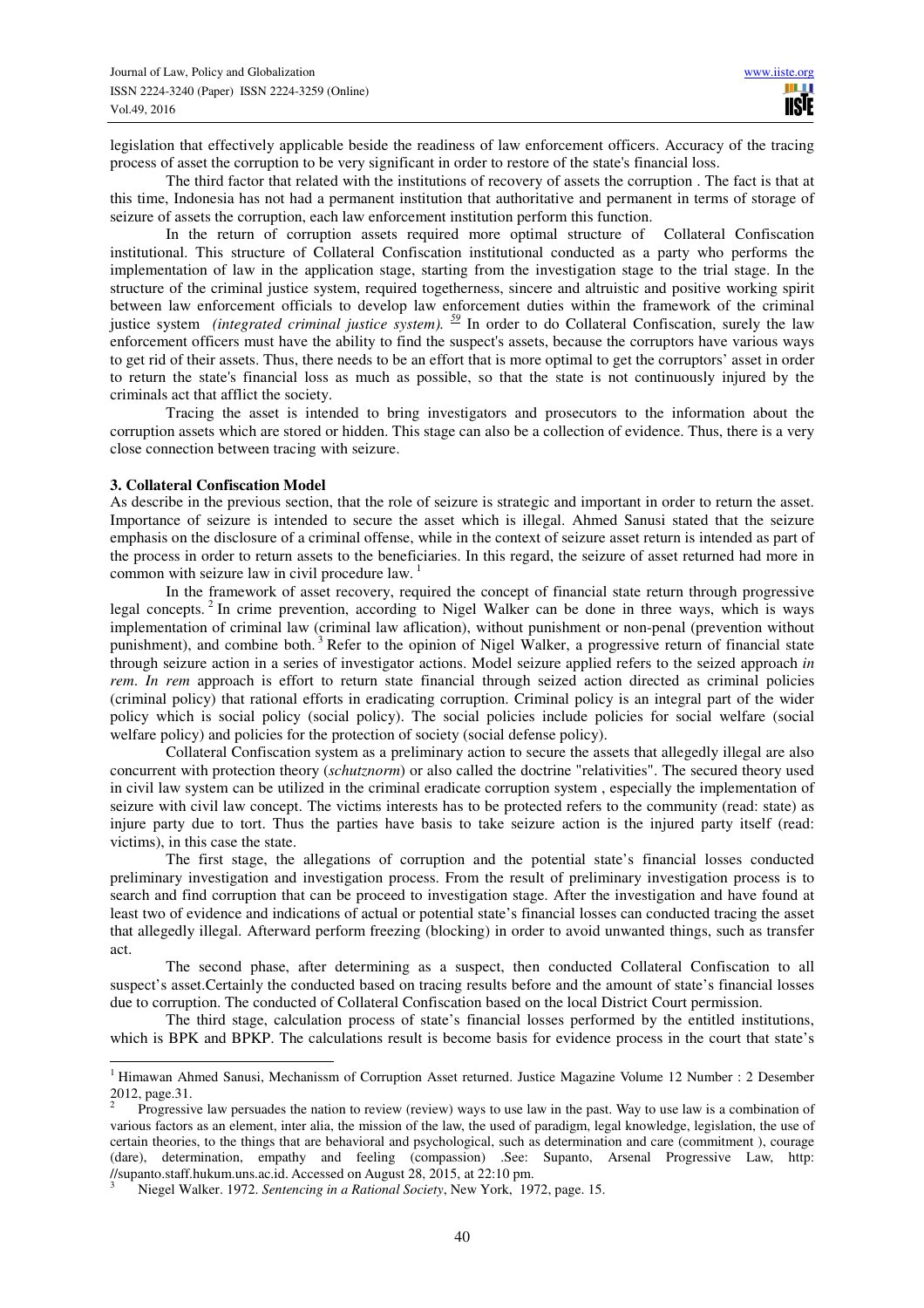financial losses has actually occurred.Based on the calculation of (definitive) state's financial losses, then make adjustment with the entire asset that had been seized. If there is any excess value of the asset seized - from asset that allegedly derived from criminal acts - the rest remove from the list of seizure. On the other hand, if the value of the seized asset is less than the state's financial losses, while there is a asset that is not related with corruption, then the seizure remain in force in order to guarantee payment of compensation.

The fourth stage, when the verdict has obtained permanent legal force - with the evidence of a criminal offense committed - is automatically performed compensation including fines paid through asset that was seized. The mechanism is conducted by the auction process. Unless the convicted person pays directly, which is during the specified time, then the auction process is not performed. If the verdict declared that the defendant was found not guilty and the verdict has obtained permanent legal force, then the asset that had been seized returned to him.

Revision meant to the existence of the provisions of the law of corruption and also to the articles contained in the draft Law on Deprivation of assets and corruption with the substance addition of Collateral Confiscation and setting the provision. The revision of the provision must consider:

- a. The implementation Collateral Confiscation in the criminal justice system, especially in the frame of return the state's financial losses due to corruption, therefore Collateral Confiscation should be regulated by Law with reference of principles Collateral Confiscation on a civil system
- b. Investigators who tracing the assets must have a certainty conviction that supported by the fundamental fact to do Collateral Confiscation.
- c. The reference should be guided towards the treatment of seizure asset are as follows:
	- 1) The main purpose of Collateral Confiscation same as a civil law system that the concerned not transfer or assess the assets to third party. This has been one of the goals Collateral Confiscation is to maintain the integrity of the existence of asset or wealth during the examination process lasts until the verdict permanent legal force.
	- 2) The rights of seizure asset still owned by the concerned until execution of the verdict.
	- 3) Implementation of seizure must be announced to the public, with the provision that after the date of announcement of the seizure, has outlined the legal consequences, which is:
		- a) By law prohibited the suspect / defendant and his family to sell, transfer of seizure the asset to anyone.
		- b) The violation of the legal consequences as follows::
			- (1) The conduct of a sale or waiver of the seizure asset is void by law. As a result of void by law, the status of the asset is returned into the original state as of seizure asset, so that the actions or deeds of transfer of rights on assets deemed never happened (never existed).
			- (2) If a suspect / defendant / families affected by Collateral Confiscation conducted sale or transfer of rights and asset into a security object, punishable under Article 231 Penal Code. Criminal acts punishable by Article 231 of the Criminal Code are in the form of crimes by deliberately removing the goods have been sentenced to seizure according to the rules applicable legislation.<sup>1</sup>
	- 4) The object that charged Collateral Confiscation must clearly and definitely, both the nature, the location, the measure of which is related to the identity of asset. Thus, the seizure of liability party must meet the following requirements:
		- a) Presented the documents related to the identity of the asset (asset documentary evidence).
		- b) Positive affirmative that is the status of asset belong to the suspect or the defendant.<sup>2</sup>
		- c) Seizure Parties should not mention the object of seizure in general. Because seizure is in the interests of judicial proceedings, the parties must expropriators that anonymity is clear and definite.
	- 5) The seizure should be based on strong reasons, their relevance and urgency of seizure conducted in related case. Their concern or allegation that the suspect or the defendant tried to find a way to darken or alienate their assets, which is done during the process of the case investigation. Concerns or presupposition it must be real and have an objective nature, in which:
		- a) The investigator or prosecutor should indicate the facts that the suspects or defendants to darken or alienate its assets, during the process of the case investigation.
		- b) At least, the investigator or the prosecutor showed any objective indication about in an effort to

 $\overline{a}$ <sup>1</sup> Criminal act stipulated in Article 231 of the Criminal Code is an act of seized good in the form:, release the seized goods, either sell, or transfer the goods that became the object of dispute, releasing the goods on the orders of the judge, and hide the

goods are released from encumbrances.<br><sup>2</sup> According to the practice - the civil system - which already exists, is considered sufficient if it has been able to explain the elements, nature, location, and measure, coupled with elements of positive affirmation that the item property concerned or at least within his force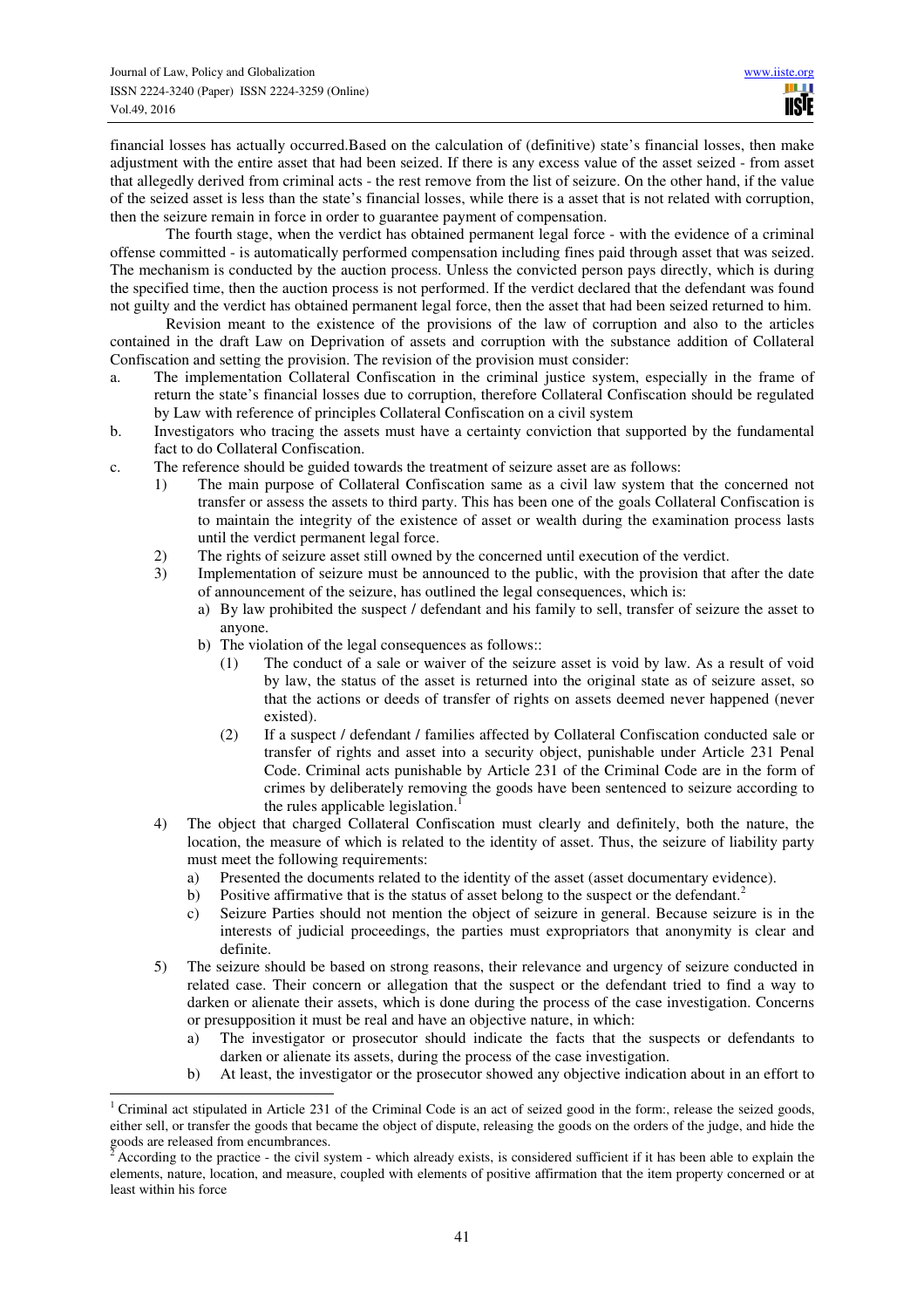шı **IISTE** 

eliminate or alienate their assets.

- c) The reason can be objectives if they are equipped by facts or real clues
- d) Collateral Confiscation automatically becomes execution, if permanent legal force. Therefore Collateral Confiscation automatically has legal force executorial beslag thus no longer necessary stage of the execution process.
- 6) Seizures can be done at the time tracing asset, preceded by blocking the action of certain objects. The Imposition of Collateral Confiscation also must first, the establishment of status and possessions suspects allegedly obtained from corruption. Seizure shall do without the real calculation of the state's financial losses from the BPK and BPKP.
- 7) To all the assets owned by a suspect can be charged Collateral Confiscation. It certainly has been predicted by the investigator about the value of state's financial losses, although BPK and BPKP not determined the real calculation yet.
- 8) If the defendant is not guilty of corruption and has permanent legal force, then the asset that have been charged Collateral Confiscation restored and returned to him. Conversely, if the verdict declared the defendant guilty committing corruption and permanent legal force, then the asset seized by the state, including the payment of compensation and penalty as decided by the courts.

In order to support the enforceability of Collateral Confiscation, required special institution that rescue and depository institutions of property assets corruption. This institution is emforceed to accommodate the entire result of Collateral Confiscation on the stage of investigation based on research and tracking offender's wealth. Placing the corruption assets in a special institute will be more effective to rescue the state's financial losses. When the verdict has permanent legal force, then the process execution of compensation payment is no longer experiencing technical or procedural obstacles. The payment of compensation incorporated as a state revenue Non APBN. The process of security seizure that entered into the institution of rescue and depository of assets until the execution of the compensation and the entry into the state revenue non APBN become the Audit Board of the Republic Indonesia (BPK RI) supervisory duties.

## **D. CLOSING**

## **1. Conclusions**

- From the results of the discussion and analysis can be drawn a conclusion, which is as follows:
- a Constraints affecting the difficulty of efforts to recover assets from corruption, influenced by the structure, Institutional corruption eradication are still fairly weak in implementation of the implementation of the law. The factors of substance, the absence of legislation that supports the optimization of seizure of assets that suspected to be obtained illegal. There are differences about the concept of classification of the offense, Varicosity definition of state finance, different perceptions about the state finance and formal offense. Moreover, frequent loss calculation varied or diverse country. Such conditions would create legal uncertainty and complicate the implementation to return of state's financial losses. In the aspect of legal culture, people are still apathetic and permissive with the reluctance to report the corruptor's asset even protect and demonstration at the time of executions of asset the corruption. Culture of law enforcement officials also has not been able to avoid the effects of corruption and collusion with the parties that relevant matter. This worsened the image of law enforcement in the society.
- b Return on asset acquisition to corruption become a problem because of the convict against his property already transferred and concealed away a day, even accidentally selecting subsidiary imprisonment. Needed a way to resolve the issue by applying the "Collateral Confiscation" in the process of investigation, prosecution and trial of corruption that aims to preserve the integrity of the existence of corruptor wealth during the examination process until the verdict has obtained permanent legal force. The Collateral Confiscation effort is conducted to ensure that there is no bad faith (bad faith) to escape and evade fulfilling the responsibility of paying fines and compensation according the verdict as their obligations. Implementation of Collateral Confiscation is based on certainty, justice and benefit. There is causality relationship in implementation Collateral Confiscation with the guarantee law protection principles. Legal protection in this matter is the state's interest in order to restore state financial lost due to corruption .In the term of interest ,Collateral Confiscation reflects a very high utility by minimizing unfavorable (affliction), due to the behavior of corruption that has eliminated the rights of the social economy. Implementation of Collateral Confiscation have gained theoretical arguments and an extension of the meaning of *conservatoir beslag* in Indonesia civil code and then applied in criminal procedural law.
- c The concept of Collateral Confiscation known in civil code, can be developed as a seizure for the execution of criminal compensation in corruption cases. An UNCAC provision in 2003 which has been ratified by Indonesia with Law No. 7 of 2006 has opened up opportunities for the Indonesian legal system to adopt the principles of *in rem* in the Act of Corruption Eradication and the draft Act of Seizure Asset. The concept of seizure that was formerly used for civil law adopted to apply the criminal law. Expansion seizure author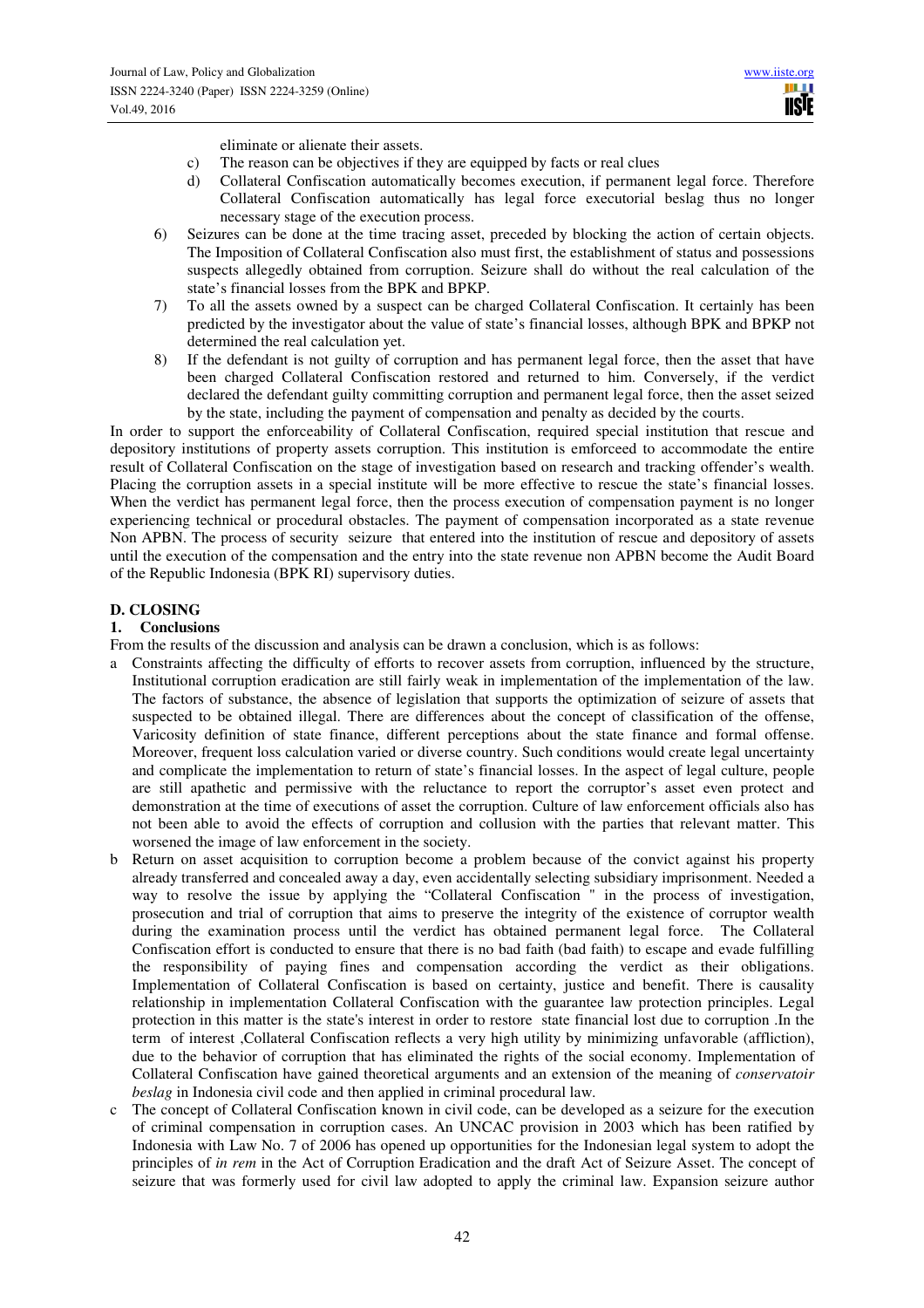intent is to apply a concept model for seizure (conservatoir beslag) as known in civil law. Collateral Confiscation conducted during the process of investigation, prosecution and trial of corruption which already have the suspect and have a minimum of two evidences. In order to improve the synergy of institutional eradication of corruption must be supported by their institution asset deviation to corruption that is independent and transparent. With the existence of the Depository institutions assets will be more efficiently to utilize storage assets and to secure the state's financial losses. When verdict has obtained permanent legal force and declared the acquisition of the corruption assets taken by the state, it will be easier in administrative operational techniques incorporated as one of the State Revenue Non APBN.

# **2. Recommendation**

On this occasion the authors convey advice as follows:

- a Institutional aspects of corruption law enforcement improved facilities, infrastructure and salary in order to work well in tracing asset and asset recovery to return state's financial losses due to corruption. Rule legislation that governing asset recovery of corruption should be certainty, so the investigator and the prosecutor at the time of the seizure and execution assets of corruptor never hesitate and ambiguous. Institutional synergy between law enforcement eradication of corruption that related to the implementation of asset tracing as part of asset recovery. In order to implement the necessary Collateral Confiscation required the unity implementation of tasks among law enforcement officers that tied in the criminal justice system (Police, Prosecutor and Justice) coupled with the Corruption Eradication Commission. The exchange of information and data that obtained is always confirmed among law enforcement officers through effective coordination.
- b Required changes and improvements of law substance related with the acquisition of corruption asset returns include the definition of state's financial loss, state finance, the authority to calculate state's financial loss and include the concept of Collateral Confiscation into legislation to eradicate corruption and seizure of corruption assets. Applicability of Collateral Confiscation is also applied to ensure the payment of fines and compensation. Thus, it will lead to certainty of receipt of payment of fines and compensation.
- c The Collateral Confiscation conducted during the process of investigation, prosecution and trial of corruption which already have the suspect and have a minimum of two evidences Institution of Collateral Confiscation, in the implementation of asset recovery, requires a system for the identification, classification, storage, management, and release of assets. Identification and classification was related with process of searching the asset (asset tracing) are performed on the stage of the preliminary investigation and investigation of corruption then become the basis for enactment of Collateral Confiscation that will be conducted. Also required institutions and management of storage corruption assets that formed specifically by the government. The presence of the depository institution assets also integrating with various authorities during storage assets are scattered in various law enforcement agencies.

# **BIBLIOGRAPHY**

Books and Journal

Himawan Ahmed Sanusi, Mechanism of Return Corruption Asset .Justice Magazine Volume 12 Number: 2 December 2, 2012.

J.Supranto.Metode Legal Research and Statistics, Rineka Copyright, Bandung, 2003.

Final Report Academic Manuscript Draft Law On Asset Seizure of Crime, Centre for National Development Planning Law of the National Legal Development Agency Ministry of Law and Human Rights R.I, in 2012.

Anthony Kennedy, "Designing a Civil forfeiture System: an Issues List for Policy Makers and Legislators" Journal of Financial Crime No. 13 (2), 2006.

Marwan Effendi, Legal Theory from the Perspective of Policy, Comparison and Harmonization of Laws, Reference, Echoes Persada Press Group, Jakarta, in 2014.

Muhammad Erwin and Amrullah Arpan, Philosophy of Law, Publisher UNSRI, Palembang, 2007.

Purwaning M Yanuar, 2007. Return of Corruption Asset (Based on the United Nations Convention against Corruption 2003) In Indonesia Legal System, Alumni, Bandung, 2007.

R. Subekti, Principles of Civil Law, Intermasa, Jakarta, 1989.

Satjipto Rahardjo, Juridical Science, Alumni, Bandung, 2000.

Scott Romantz David, "Civil forfeiture and The Constitution: A Legislative Abrogation of right and The Judicial Response: The Guilt of the Res", Suffolk University Law Review, 1994.

Setiono, Comprehension of Legal Research Methodology, Doctor of Juridical Science Program UNS, Surakarta, 2005.

Soerjono Soekanto, Factors of Affecting Law Enforcement, Rajawali, Jakarta, 1983.

Sudarto, Capita Selecta Criminal Law, Alumni, Bandung, 1986.

Sudikno Mertokusomo, Civil Procedure Law, Liberty, Yogyakarta, 1998.